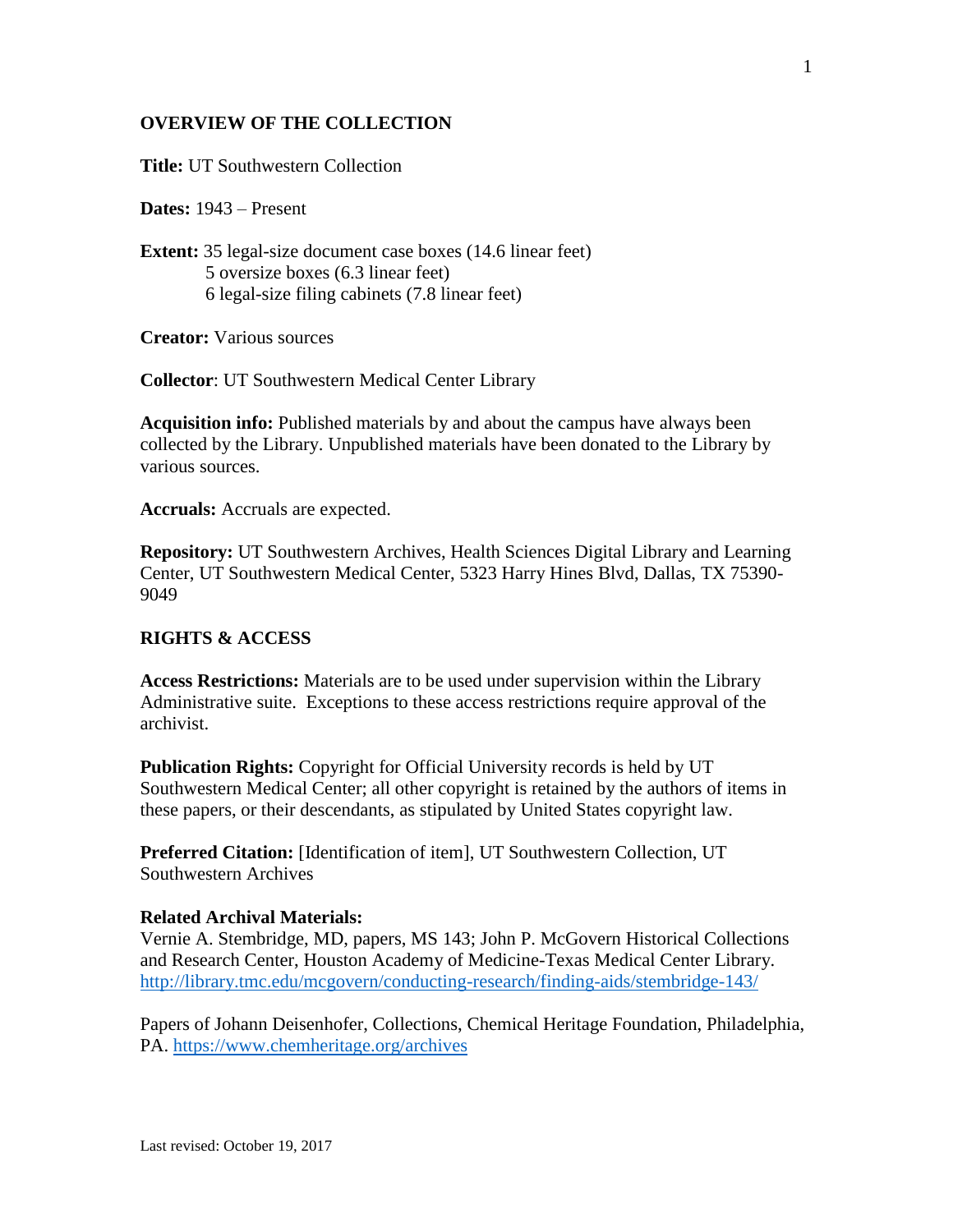#### **ORGANIZATIONAL HISTORY**

Under the leadership of Edward H. Cary, M.D., and Karl Hoblitzelle, a group of prominent Dallas citizens organized Southwestern Medical Foundation in 1939 to promote medical education and research in Dallas and the region. When Baylor University elected to move its school of medicine from Dallas to Houston in 1943, the Foundation formally established Southwestern Medical College.

When a new state medical school was proposed after World War II, leaders of Southwestern Medical Foundation offered the college's equipment, library, and certain restricted funds to The University of Texas, provided the University would locate its new medical branch in Dallas. The Board of Regents accepted this offer from the Foundation, and in 1949 the college became Southwestern Medical School of the University of Texas. In 1954 the name was changed to The University of Texas Southwestern Medical School. The present campus site on Harry Hines Boulevard was occupied in 1955 upon the completion of the Edward H. Cary Building. This placed the Medical School faculty next to the newly built Parkland Memorial Hospital.

In November 1972 the name and scope of the Medical School were changed with its reorganization into The University of Texas Health Science Center at Dallas. In approving the concept of a health science center, the UT System Board of Regents provided for the continued growth of coordinated but separate medical, graduate, and undergraduate components, interacting creatively on the problems of human health and well-being. In October 1987 the UT System Board of Regents approved changing the name of the health science center to The University of Texas Southwestern Medical Center at Dallas, reconfirming its original Southwestern identity. The Medical Center currently encompasses UT Southwestern Medical School, UT Southwestern Graduate School of Biomedical Sciences, and the UT Southwestern School of Health Professions.

In October 2009 the UT System Board of Regents and the Board of Trustees of the Seton Family of Hospitals approved the creation of a new partnership with UT Southwestern for medical education and research. The partnership significantly increased the number of residents (doctors in training) practicing at Seton facilities. The agreement also bolstered medical research projects conducted by the Seton Family of Hospitals, and allowed for the expansion of collaborative research efforts with UT Southwestern and The University of Texas at Austin.

The partnership led the UT System Board of Regents to approve changing the institution's name in February 2011 to The University of Texas Southwestern Medical Center, stripping "at Dallas" from the name. The change was intended to reflect the growing breadth of the school, which includes clinical facilities in Frisco, Las Colinas, Lewisville, Park Cities, Plano, and Richardson, along with the Harold C. Simmons Comprehensive Cancer Center and the new Monty and Tex Moncrief Medical Center in Fort Worth.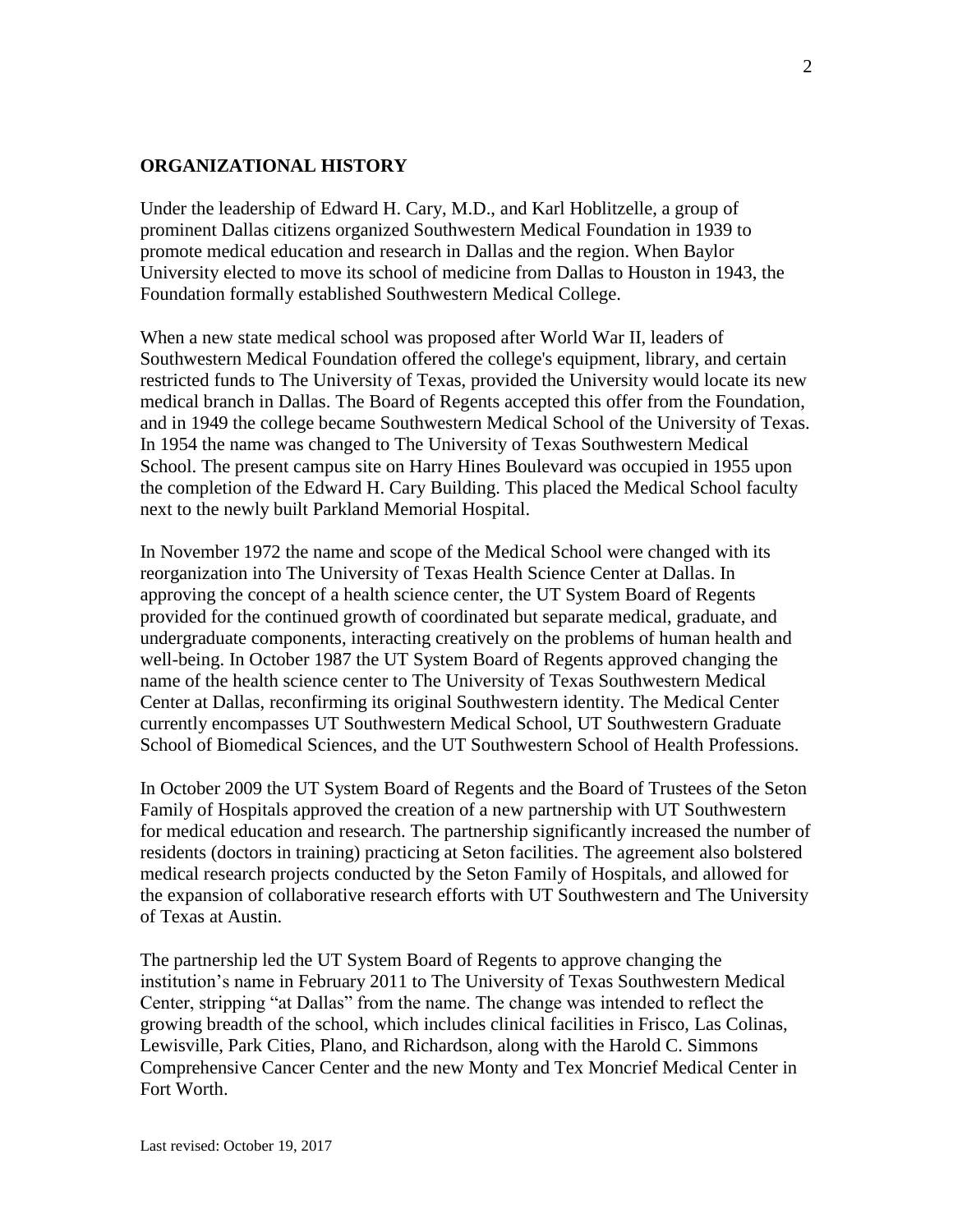#### **SCOPE AND CONTENT**

The UT Southwestern Collection contains a wide variety of documents by and about UT Southwestern Medical Center and its predecessor institution, Southwestern Medical College of the Southwestern Medical Foundation.

Series 1 contains published and unpublished materials about UT Southwestern and is arranged by various subject/topical sub-series documenting different aspects of campus (e.g. Campus Development, Campus Life, Educational Events, Southwestern in Space, etc.). Series 2 contains records created by academic departments and administrative offices. Of note are the records which detail the history of the Biomedical Communications program, known as the Medical Illustration program when it was established in 1945. Records documenting the built environment of UT Southwestern, with a focus on records about the Phase 1 campus expansion project that was completed in 1975 are found in Series 3. Reference documents about the people and places of UT Southwestern can be found in the Subject Files (Series 4). Photographs documenting the built environment of the campus and its people are in Series 5.

**ARRANGEMENT:** The collection is organized into five record series. Several of the series are based on administrative units within the university, while other series have been artificially created.

Series 1. UT Southwestern Materials Series 2. Academic Departments and Administrative Offices Series 3. Buildings Series 4. Subject Files Series 5. News Clippings Series 6. Photos Series 7. Oversize Materials

**NOTE ON ARRANGEMENT:** With the artificially created series, the archives is unsure of the original provenance of the records (We are unaware of which administrative office, department, division or center was the creator of the records).

#### **Series 1. UT Southwestern Materials**

**Series Note:** Materials relating to the campus as a whole or predominantly to more than one school will be in this record series. Some of the records found in this series do not reflect the origins of a UT Southwestern administrative office, department, division, or center.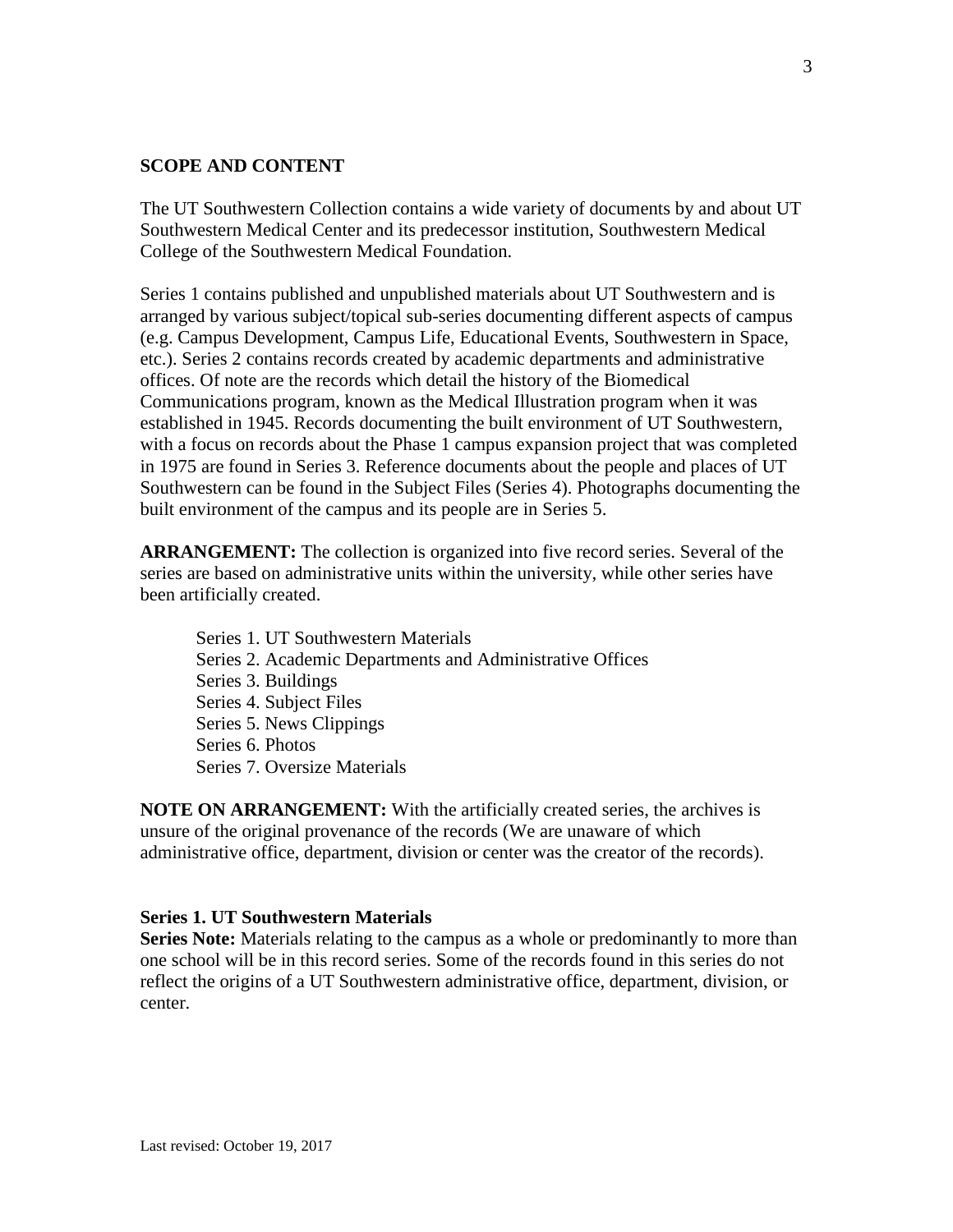Academic Calendars, 1970-71, 1977-79, 1982-83, 1984-85, 1986-87

Accreditation: Revised Status Report, 1973

Accreditation: Status Report, 1973

Advertising Initiative, 2007

- Affiliation Agreement: Article detailing history of Veterans Affairs Hospital with UTSW, 2009
- Affiliation Agreement: Children's Medical Center, 2000

#### **Anniversary Events:**

- 2<sup>nd</sup> Anniversary: Southwestern Medical College flyer, 1945
- 25th Anniversary: *Dallas* magazine excerpt, 1967
- 25th Anniversary: Exhibit proposal, 1968
- 25th Anniversary: "Spectrum 69" play production, 1969
- 50th Anniversary: Alumni packet, 1993
- 50th Anniversary: Invitation and program, 1993
- 50th Anniversary: The Human Genome Project Symposium brochure, 1993
- 50th Anniversary: A Celebration of Biomedical Science Symposium brochure, 1993

#### **Articles about UT Southwestern:**

Article citations: *Texas State Journal of Medicine*, 1944 *Dallas,* Vol. 22, No. 11, Dallas Chamber of Commerce, 1943 *Dallas,* Vol. 24, No. 10, Dallas Chamber of Commerce, 1945 *Dallas,* Vol. 37, No. 7, Dallas Chamber of Commerce, 1958 *Dallas,* Vol. 42, No. 2, Dallas Chamber of Commerce, 1963 *Dallas,* Vol. 43, No. 2, Dallas Chamber of Commerce, 1964 *Dallas,* Vol. 45, No. 12, Dallas Chamber of Commerce, 1966 *Dallas Medical Journal*, 1945 *International Medical Digest/International Surgical Digest*, 1969

*The Lamp,* 1993

*Medical College Times,* 1943

*The New Physician,* 1957

News clippings: Articles about UT Southwestern, 1977, 1983, 1989, 2010, 2011, 2013

Reprints: Articles about UT Southwestern, 1996-99, 2000-02, 2011

University of Texas System booklet, 1986

#### **Brochures:**

"A Culture of Safety" Nursing Report, 2011

A Guide to Women's Services patient guide, no date

Advanced Comprehensive Stroke Center, 2015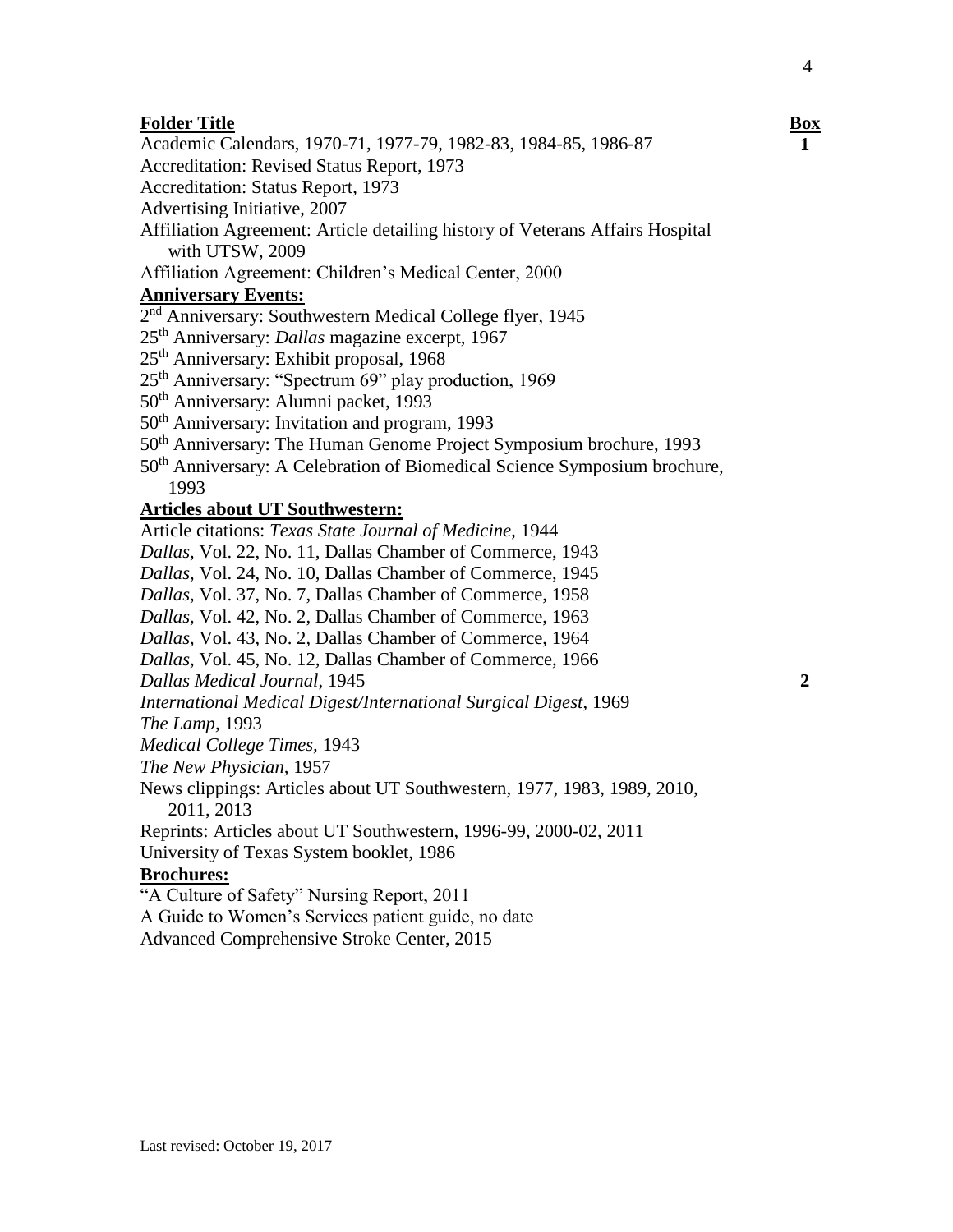**3**

**4**

**Folder Title Box** Apartment guide, no date "Brain Power," no date Equal Employment Opportunity Program, no date "Investing in the Future," 2001 Minimally Invasive Surgery information guide, no date Nurse Practitioner Gynecology Service guide, no date "Person to Person," Transplant Services Center, 2010 Student Health Services, 2011 UT School of Public Health, Dallas regional campus, 2011 "UT Southwestern Medical Center Means Dollars for Dallas," 1987 "Vision" newsletter, c. 1985 "What is an academic medical center?" 1987 Willed Body Program, no date **Campus Development:** 53rd Texas Legislature request, 1953 Proposed Campus Development Plan, 1962 Phase 1 Proposed Plan, 1965 Phase 1 Master Plan Study, 1966 "Proposed reorganization of the medical school" report, 1967 Vernie Stembridge visit to USC School of Medicine report, 1967 Board of Regents meeting agenda & opening remarks, 1968 Board of Regents meeting press releases, 1968 Community Service Bureau correspondence, 1968-1969 Community Service Bureau proposal, 1969 Southwestern Medical Foundation Development Program gift list, no date Phase 1 Departmental Summaries of Graduate Education, 1969 Phase 1 Task Force committees' member lists, no date Phase 1 Consultants' Report, 1968 Phase 1 Master Plan, c. 1968 Phase 1 Preliminary Report Outline, 1968 Phase 1 Report Outline draft, 1968 [1 of 2] Phase 1 Report Outline draft, 1968 [2 of 2] Phase 1 Report Outline, 1968 Phase 1 Teaching Unit Summaries, 1968 Phase 1 Building Summaries, c. 1969 Phase 1 Citizens Council presentation, 1969 Phase 1 news releases, 1969 Phase 1 summary reports, c. 1969 Aims and Objectives of UT Health Science Center at Dallas report, 1970 UT Health Science Center at Dallas informational booklet, c. 1972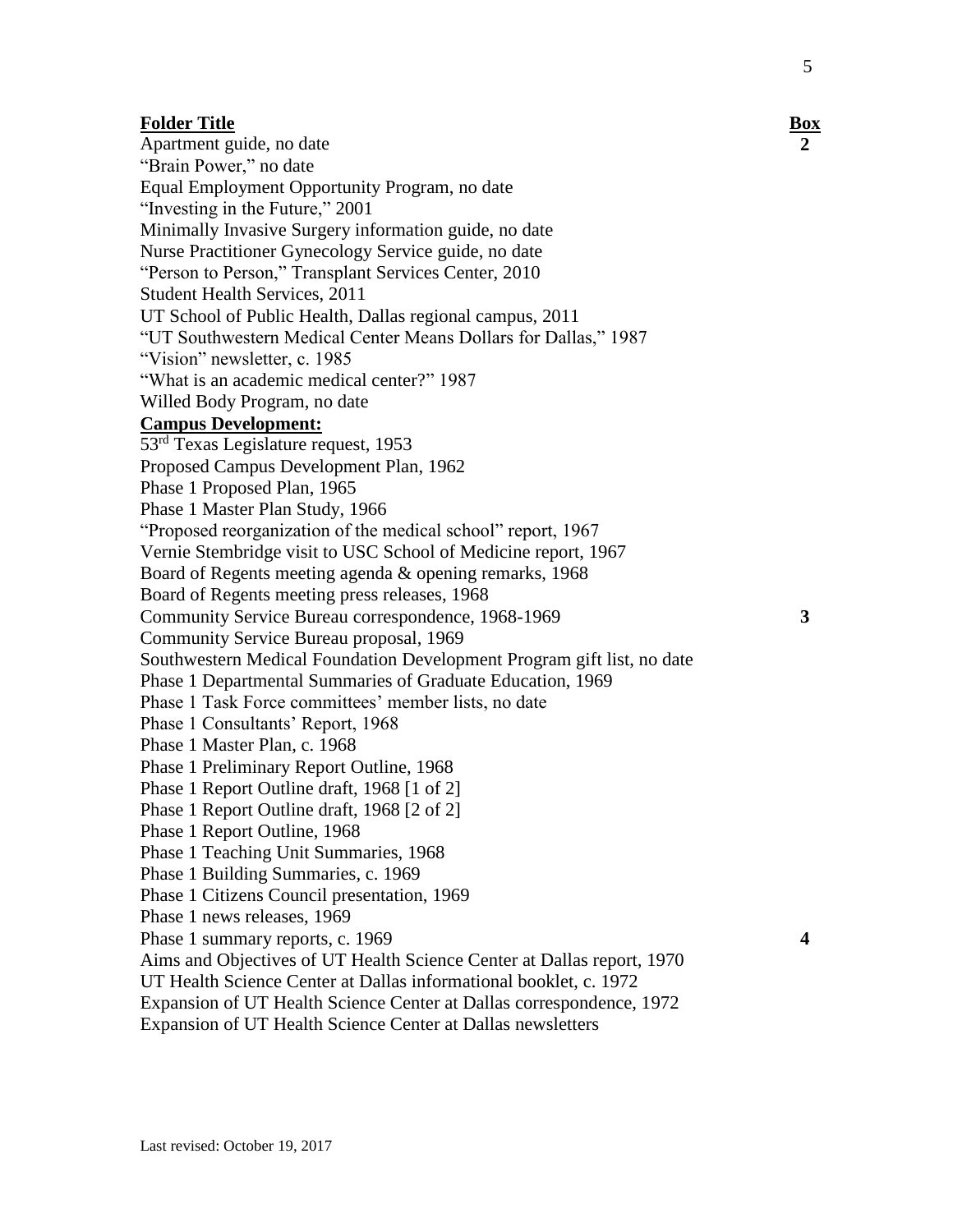Expansion of UT Health Science Center at Dallas organizational charts, 1972 Community Medical Services provided by UTHSCD contact list, 1975 Roles and Mission at UTHSCD Symposium papers, 1976 Statement of Purpose of the UTHSCD, c. 1977 Strategic Plan, 1992-1998 Strategic Plan, 1995-1999 Strategic Plan, Compact with UT System, 2006-2007 Simmons Cancer Center annual report, 2009 Simmons Cancer Center annual report, 2015 **Campus Facts:** Fact books, 1992, 1994-1996 Fact books, 1997-2000 Fact books, 2001-2002 Fact sheets, 1976, 1981 Fact sheets, 1996, 2003-2005, 2007-2011, 2016 UTSW history accounts, no date, c. 1980, 2007 **Campus Life:** Choir and music concert flyers, 1975, 1984, no date Christmas invitation flyers, 1962, no date Dr. Alfred W. Harris Memorial Fund flyer, 1967 Edward Albee's play "The Sandbox" news release, 1976 Faculty roast and chili cookoff flyers, 1984-1985, no date Faculty Wives Club: Junior class reception notice, 1952 Faculty Wives Club: "The History of a Medical School" play program, 1956 Faculty Wives Club: Directories, 1960-1965, 1967-1968 Faculty Wives Club: Meeting minutes, board and general, 1964-1966 Faculty Wives Club: Meeting minutes, board and general, 1969-1976 Faculty Wives Club: Correspondence re: International Center for the Benefit of Foreign Personnel, 1970-1974 Faculty Wives Club: Constitution and Bylaws, 1970, 1976, no date Faculty Wives Club: Program Committee report, 1971-1972 Faculty Wives Club: Report on Women's Council of Dallas, Inc., 1972 Faculty Wives Club: Newsletter, 1972-1980, 1987 Faculty Wives Club: Treasurer correspondence, 1973-1976 Faculty Wives Club: Treasurer reports, 1974-1988 Faculty Wives Club: Board and committee lists, 1976-1979 Faculty Wives Club: Annual report, 1976-1977 Faculty Wives Club: Meeting agendas, 1978-1979 Faculty Wives Club: Social Event Chairperson's Letters and Bills, 1978-1987 Faculty Wives Club: Freshman reception invitation and meeting flyer, 1981 Faculty Wives Club: Program Committee planning files, 1981-1988 Faculty Wives Club: Newcomers Group booklet, no date Faculty Women's Club: Directory, 1998

Faculty Women's Club: Directory, 1999

**4**

6

**5**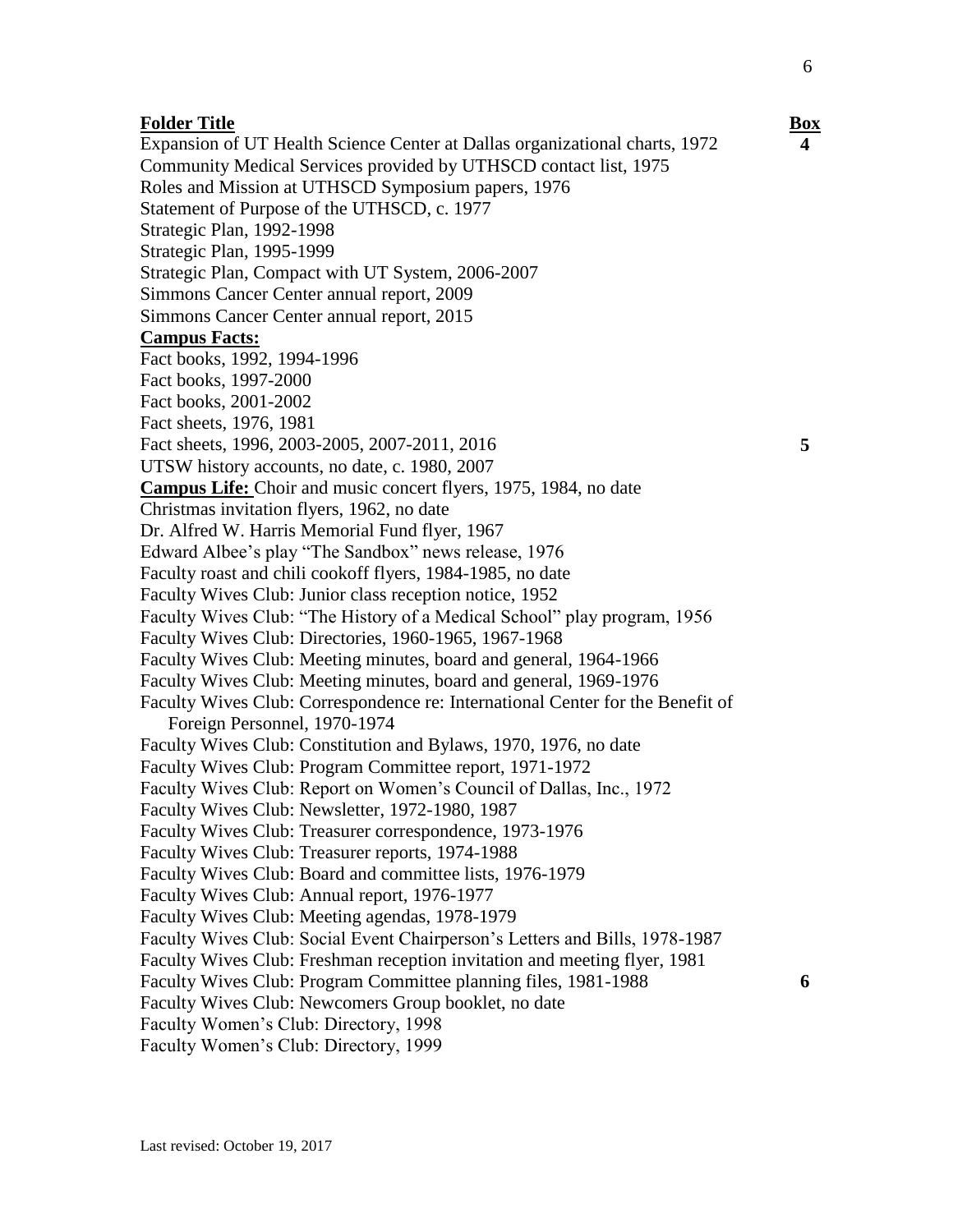Faculty Women's Club: Directory, 2001 Film and variety show flyers, no date Fraternities: Correspondence and member lists, 1940s Fraternities: Event invitations, 1949, 1953-1955, 1957, 1959-1960 Party invitation flyers, 1980, no date "Rate and Rhythms"  $1<sup>st</sup>$  annual creative writing competition booklet, 2001 Special Events brochures and programs, 2001-2002, 2005, 2013, 2014 Student American Medical Association correspondence and newsletter, 1960- 1961 Students Wives Club: Yearbooks, 1949-1951, 1954-1957 Students Wives Club: "Stethoscoop" newsletter, 1954-1960 *Vagina Monologues* playbill and ticket, 2017 Women's Action Group: Constitution, newsletters, notices, 1976-1977 Women in Science and Medicine Celebration memos, new release, article, 1975 Wellness Fair flyer, no date **Capital Campaign:** "With Highest Aspirations" case statement, 1988 "Looking Toward the Future" case statement, Rogers Magnetic Resonance Center, c. 1988 28 Distinguished Chairs case statement, 1990 Fund for Molecular Research case statement, 1995 Fund for Molecular Research brochure, 1995 The Endowed Scholars Program in Medical Science brochure, 1998 "Innovations in Medicine: Alzheimer's" case statement, 2002 "Innovations in Medicine" press conference transcript, 2002 "Innovations in Medicine" case statement, 2008 The Robert T. Hayes Center for Mineral Metabolism Research brochure, no date The W.A. "Tex" & Deborah Moncrief, Jr. Center for Cancer Genetics brochure, no date The Annette G. Strauss Center for Neuro-Oncology brochure, no date The Jean Walter Center for Research in Movement Disorders brochure, no date The Arnold N. & Carol S. Ablon Professorship in Biomedical Science brochure, no date The Beauticontrol Cosmetics, Inc. Professorship in Mineral Metabolism & Osteoporosis brochure, no date The Dorothy Rogers Cullum Distinguished Chair in Neuro-Oncology brochure, no date The Gill Distinguished Chair in Neuroscience Research brochure, no date The Doctor Charles F. Gregory Chair in Orthopaedic Surgery brochure, no date The Jonsson-Rogers Chair in Cardiology brochure, no date The Carl B. & Florence E. King Foundation Distinguished Chair in Pediatric Oncology Research brochure, no date The Ruth & Milton Levy, Sr. and NCH Corporation Chairs brochure, no date

**6**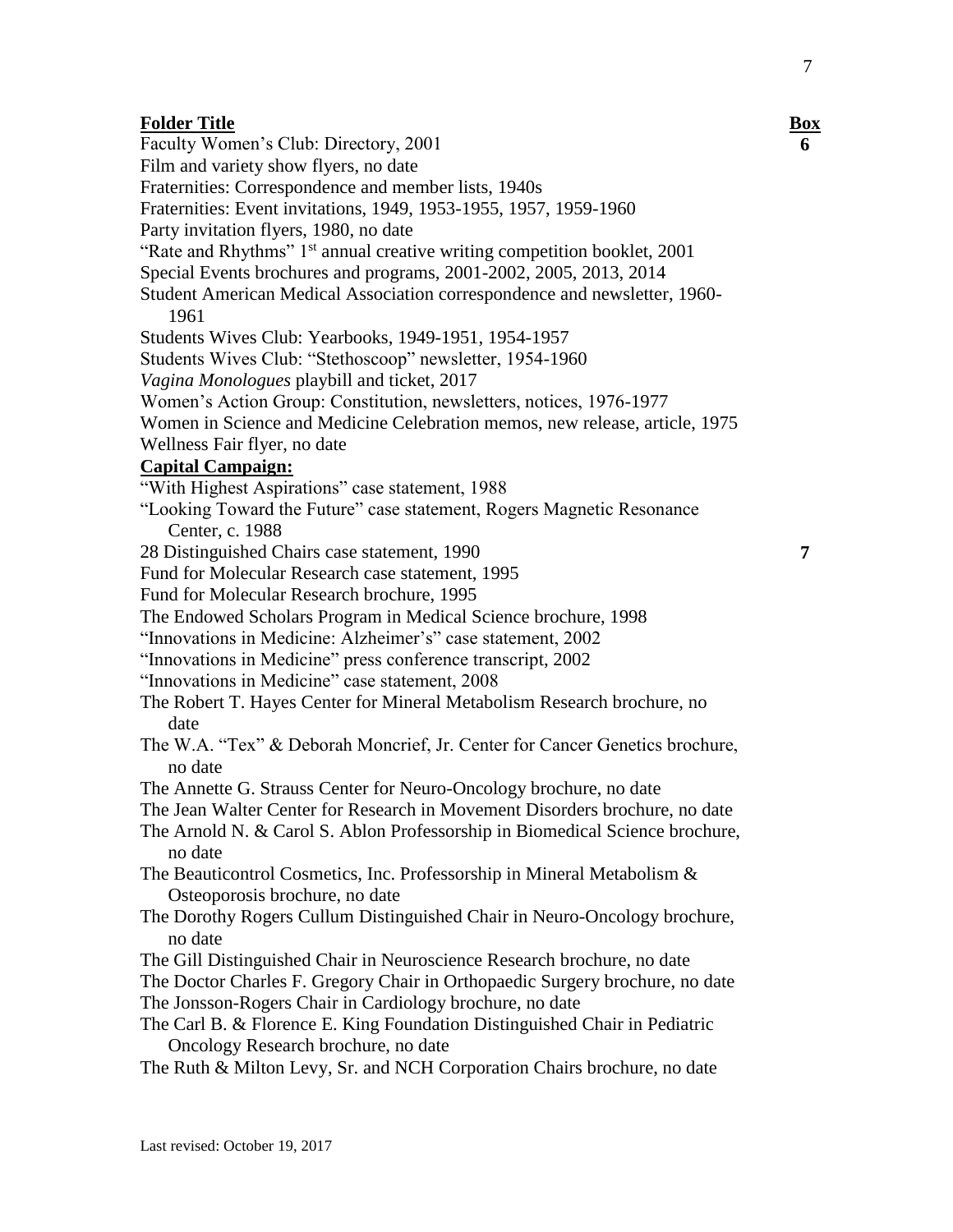**Folder Title Box** The Audre Newman Rapoport Distinguished Chair in Pediatric Endocrinology brochure, no date The Dr. Eugene Tragus Chair in Molecular Cardiology brochure, no date The W. Ray Wallace Distinguished Chair in Molecular Oncology Research brochure, no date The Sam G. Winstead & F. Andrew Bell Distinguished Chair in Biochemistry brochure, no date The James M. Wooten Chair in Cardiology brochure, no date The Doctor Donald W. Seldin Distinguished Chair in Internal Medicine brochure, 1989 The Charles E. & Sarah M. Seay Chair in Child Psychiatry brochure, 1991 The Berta M. & Dr. Cecil O. Patterson Chair in Gastroenterology brochure, 1991 Communities Foundation of Texas Chair in Basic Science brochure, 1992 The Abe (Brunky), Morris, and William Zale Distinguished Chair in Neurology brochure, 1992 The Robert V. Walker, D.D.S. Chair in Oral and Maxillofacial Surgery brochure, 1992 The Philip O'Bryan Montgomery, Jr., M.D., Distinguished Presidential Chair in Academic Administration brochure, 1996 The Dorothy L. & John P. Harbin Chair & Center for Alzheimer's Disease Research brochure, 1997 The Riggs Family Chair in Emergency Medicine brochure, 1997 The J. Fred Schoellkopf, Jr. Chair in Cardiology brochure, 1997 The Max L. Thomas Distinguished Chair in Molecular Pulmonary Oncology brochure, 1997 The Jan and Henri Bromberg Chair in Internal Medicine brochure, 1998 The Marilyn R. Corrigan Distinguished Chairs in Pediatric Research & in Breast Cancer Surgery brochure, 1998 The Adelyn & Edmund M. Hoffman Distinguished Chair in Medical Science & Endowment for Excellence in Osteoporosis Research brochure, 1998 The Sydney & J.L. Huffines Distinguished Chair in Cancer Research in Honor of Eugene Frenkel, M.D. brochure, 1998 The Rosemary & John W. Rhea Jr. Fund in Alzheimer's Disease Research & Treatment brochure, 1998 The Clifton & Betsy Robinson Chair in Biomedical Research brochure, 1998 The Rosewood Corporation Chair in Biomedical Science brochure, 1998 The Harriet L. Worsham Fund for Alzheimer's Disease Research brochure, 1999 The Orien & Jack Woolf, M.D., Distinguished Chair in Neurosurgery & Neuroangiography brochure, 1999 The Atticus James Gill, M.D., Chair in Medical Science brochure, 2000 The Alfred & Mabel Gilman Chair in Molecular Pharmacology, 2000

**7**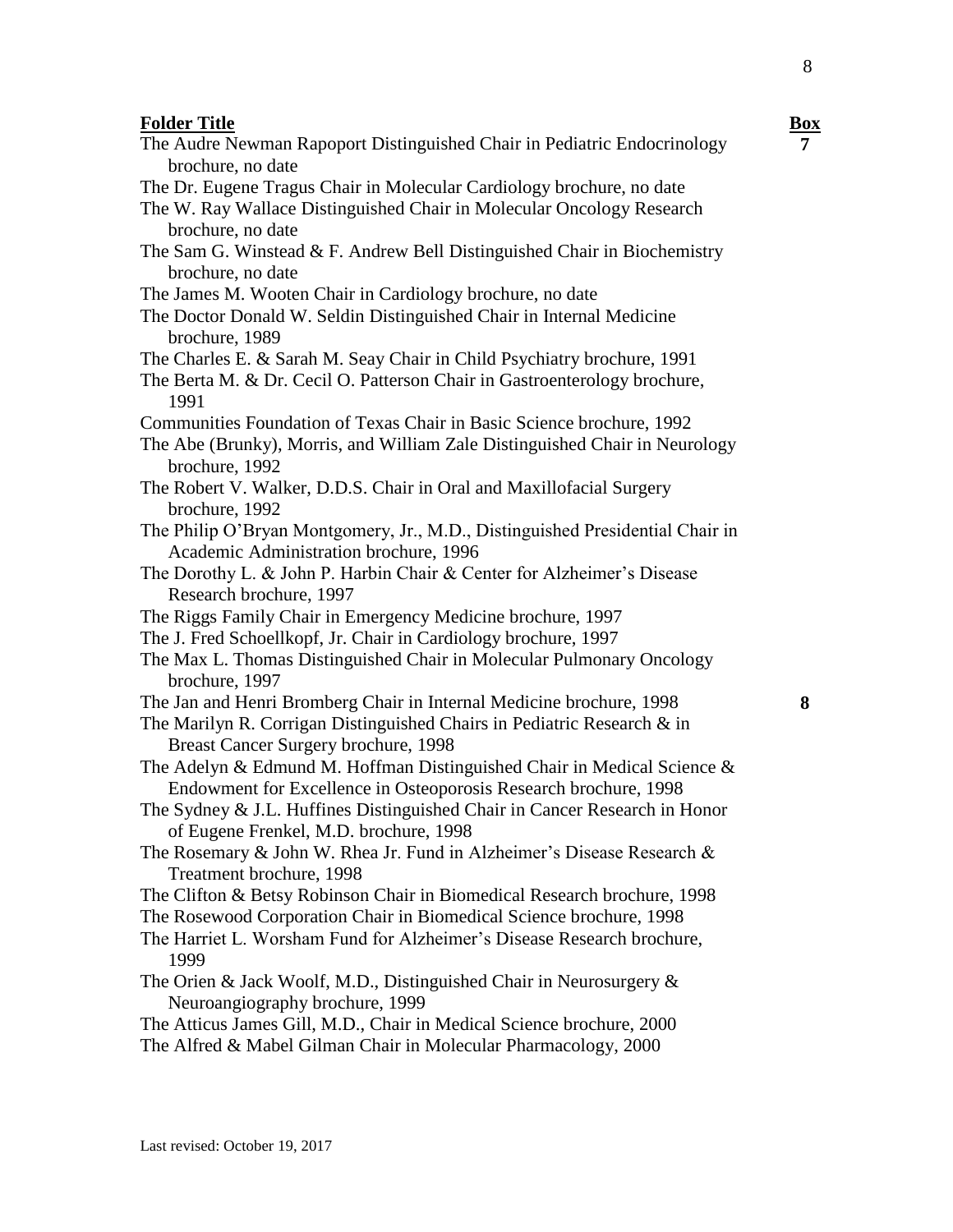| <b>Folder Title</b>                                                          | <b>Box</b> |
|------------------------------------------------------------------------------|------------|
| Robert Tucker Hayes Distinguished Chair in Nephrology, in Honor of Dr. Floyd | 8          |
| C. Rector, Jr. brochure, 2000                                                |            |
| The Dr. Carey G. King Jr. & Dr. Henry M. Winans, Sr. Chair in Internal       |            |
| Medicine brochure, 2000                                                      |            |
| The Joel B. Steinberg, M.D., Chair in Pediatrics brochure, 2000              |            |
| The W.W. Caruth, Jr. Endowment for Scholars in Medical Research brochure,    |            |
| 1997                                                                         |            |
| Capital Improvement Plan - UT System, FY 2000-2005                           |            |
| Cards: Podolsky welcome card and dinner invitations, 1986, 1994, 1998, 1999, |            |
| 2008                                                                         |            |
| Cards: "Welcome Back" Nobel Prize winner invitations, 1988, 2011             |            |
| Cards: Holiday, President Wildenthal's office, no date                       |            |
| Cards: Holiday, President Podolsky's office, no date                         |            |
| Committees: Standing Committee member lists, 1958-2006 [gaps in years]       |            |
| Committees: Parkland House Staff Affairs meeting minutes, 1970               |            |
| Committees: Committee of Delegates meeting minutes, 1976-1979                |            |
| Committees: Women in Science and Medicine brochures, flyers, and other       |            |
| materials, 1993-2013 [gaps in years]                                         |            |
| Consortium: Inter-University Council annual reports, 1964-1970               |            |
| Consortium: Inter-University Council doctoral programs list, 1965-1966       |            |
| Consortium: TAGER bulletin, 1977                                             |            |
| Consortium: TAGER bulletin, 1978                                             |            |
| <b>Educational Events:</b>                                                   |            |
| Cary Lecture: Roger I. Lee, M.D. remarks, 1948                               | 9          |
| Cary Lecture: Edward L. Bortz, M.D., remarks, 1949                           |            |
| Health Lectures Series book, 1945-1947                                       |            |
| Health Lecture Series booklet, 1945                                          |            |
| Health Lecture Series booklet, 1946                                          |            |
| Health Lecture Series booklet, 1947                                          |            |
| Clinical Pathological Conference notes, 1950, 1952                           |            |
| Committee on State Fair of Texas exhibit, 1952                               |            |
| Postgraduate courses, 1952-1953 academic year                                |            |
| Postgraduate courses, 1953-1954 academic year                                |            |
| Postgraduate courses, 1954-1955 academic year                                |            |
| Postgraduate courses, 1955-1956 academic year                                |            |
| Postgraduate courses, 1956-1957 academic year                                |            |
| Postgraduate courses, 1957-1958 academic year                                |            |
| Postgraduate courses, 1958-1959 academic year                                |            |
| Postgraduate courses, 1959-1960 academic year                                |            |
| Postgraduate courses, 1960-1961 academic year                                |            |
| Postgraduate courses, 1961-1962 academic year                                |            |
| Postgraduate courses, 1962-1963 academic year                                |            |
| Faculty seminar program schedule/flyers, 1960-1961 academic year             |            |

Last revised: October 19, 2017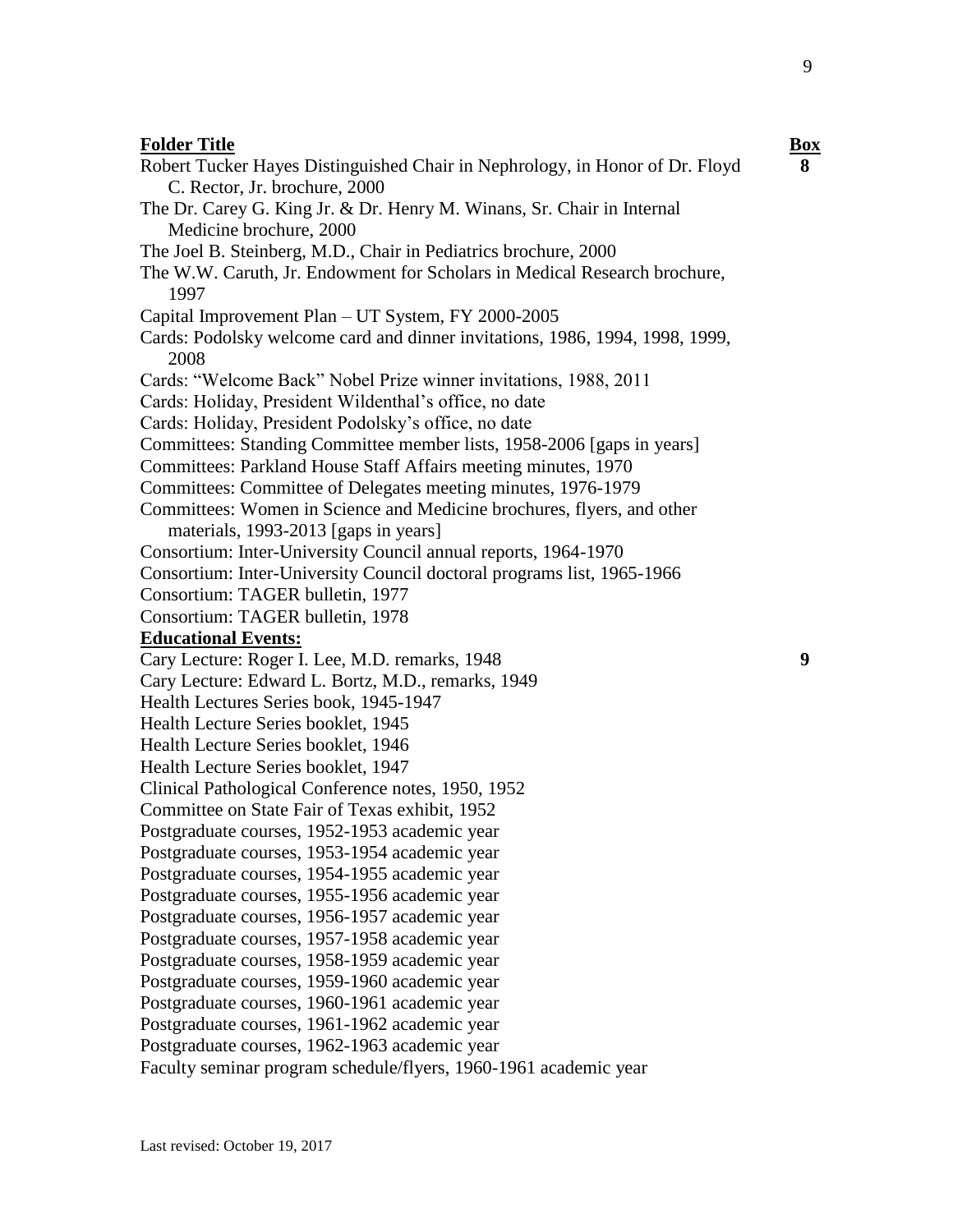#### **Folder Title Box**

Faculty seminar program schedule/flyers, 1961-1962, 1964-1965 academic years Faculty correspondence, 1966 Faculty seminar program schedule/flyers, 1966-1970 academic years Broadcasts, SMA-TV network program brochure, 1970 Faculty seminar program schedule/flyers, 1970-1972 academic years American College of Physicians postgraduate course, 1974 Faculty seminar program schedule/flyers, 1974-1977 academic years Faculty seminar program schedule/flyers, 1978-1980 academic years Broadcasts, Dallas Area Hospital Television System news release, 1979 Broadcasts, Dallas Area Hospital Television System schedules, 1980-1982 Broadcasts, Dallas Area Hospital Television System flyers, 1981-1982 Faculty seminar program/student presentations flyers, 1980-1981 academic year Psychiatry Grand Rounds flyers, 1981, no date Faculty seminar program schedule/flyers, 1981-1982 academic year Faculty seminar program schedule/flyers, 1982-1983 academic year Faculty seminar program schedule/flyers, 1983-1984 academic year Faculty seminar program schedule/flyers, 1984-1985 academic year Faculty seminar program schedule/flyers, 1985-1986 academic year Faculty seminar program schedule/flyers, 1986-1987 academic year Leadership Dallas program, 1989 Guest lecture series, 1989-1990, 1996-1997, 1997-1998 academic years 5<sup>th</sup> Annual Postdoctoral Symposium book of abstracts, 2007 Watson Award and Lecture program, 2014 Alfred G. Gilman Memorial Symposium program, 2016 Martin Luther King, Jr. Commemorative Celebration program, 2017 LGBTQ Patient-Centered Care Training Courses flyer, 2017 LGBTQ Ally Training handouts, 2017 **Employee Regulation Guidelines:** Memo, employee handbook, and handout, 1953, 1960, 1968 Campus and parking guides, 1976-1979 Campus and parking guides, 1985-1986 Campus and parking guides, 1990-1991, 1995, 1997, 1999 Campus and parking guides, 2001-2014 [gaps in years] Campus and parking guides, no date Employee and faculty handbooks, 1970, no date Faculty handbook draft, 1971 [1 of 2] Faculty handbook draft, 1971 [2 of 2] Services Available at UT Health Science Center at Dallas handout, c. 1976 **10 11**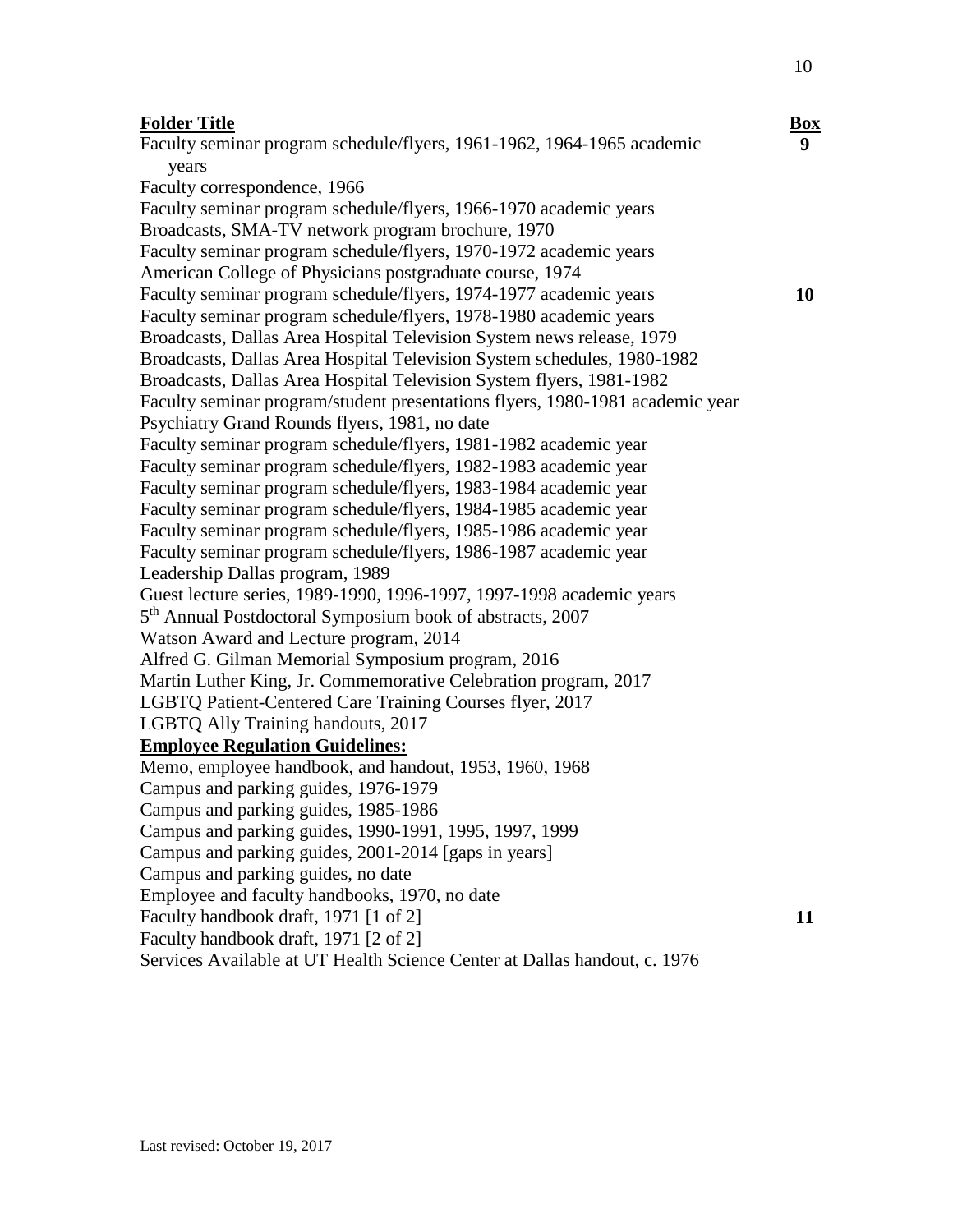**12**

#### **Folder Title Box**

Severe Weather Emergency Procedures booklet, 1979 Staff handbook, no date Staff handbook, 1981 Faculty handbook, 1982 Faculty handbook, 1989 Employee handbook, 1991 Employee handbook, c. 1995 Faculty handbook, 1996 Employee handbook, 1999 Employee handbook, 2000 Standards of Conduct guide, 2000-2001 Standards of Conduct guide, 2005 UTSW Naming System and Guidelines guide, 2005 Biomedical, Scientific, and Pharmaceutical Vendor policy, 2007 Office of Compliance brochure, 2012 Standards of Conduct guide, 2013 Office of Human Resources booklet, no date UT System ethics guides, no date Information Resources Security handbook, no date **Employee Recognition Events:** Service Awards luncheon programs, 1980, 1982 Service Awards programs, flyers, 1997-1999 Service Awards programs, 2000-2001, 2003 Quarter Century Club luncheon programs, 2000-2003, 2005 Quarter Century Club luncheon programs, 2007-2011 Quarter Century Club luncheon menus, 2003, 2010 **Employee Services:** University Overview Administrative Training handbook, 1994 Administrative Training handbook, 1995-1996 Administrative Training Schedule booklet, 2004-2005 *The Road to Excellence: A Guide to Training and Development*, 2005-2006 Employee Assistance Program brochure, no date **Jim Murray Film:**  Correspondence, 1976-1977 Interview transcript list, no date Interview transcript: Charles Baxter Interview transcript: Frederick Bonte Interview transcript: Michael Brown Interview transcript: Vicki Chancellor Interview transcript: John Chapman Interview transcript: A.W. DeLoach

Interview transcript: Heinz Eichenwald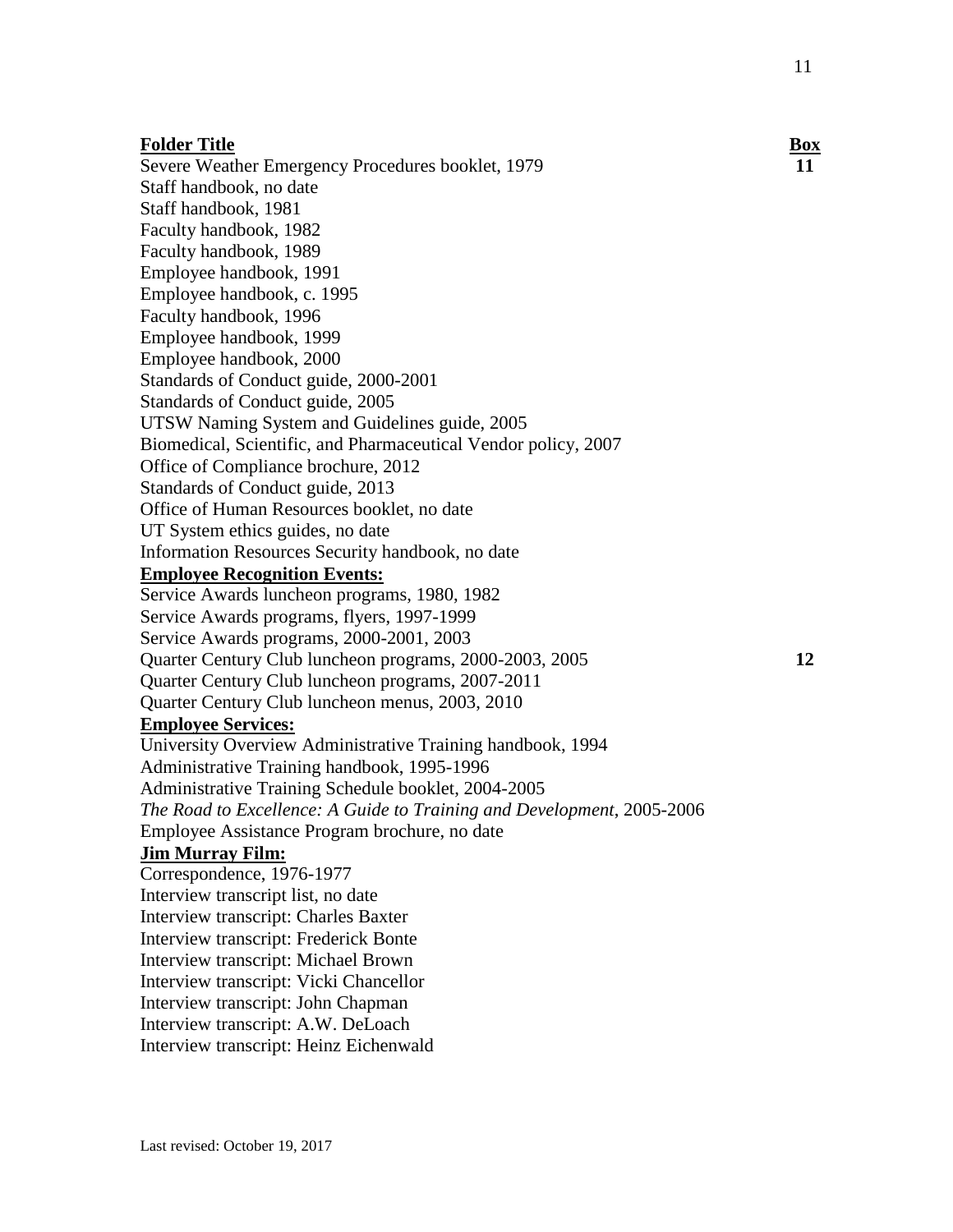Interview transcript: Richard Finkelstein Interview transcript: Daniel Foster Interview transcript: John Fordtran Interview transcript: Norman Gant Interview transcript: Art Garcia Interview transcript: Ellen Heck Interview transcript: Bruce Jacobson Interview transcript: Doman Keele Interview transcript: Maurice Korman Interview transcript: Thomas Moore Interview transcript: William Neaves Interview transcript: Charles Pak Interview transcript: William Pettinger Interview transcript: Doris Porter Interview transcript: John Schermerhorn Interview transcript: Donald Seldin Interview transcript: Peter Sherrod Interview transcript: Charles Sprague Interview transcript: Tom Steffan Interview transcript: Turner, senior resident Interview transcript: Jonathan Uhr Interview transcript: Roger Unger Interview transcript: Charles White Interview transcript: Bryan Williams Script drafts, no date Maps: Southwestern Medical District, no date **Newsletter:** Compliance Notes/Compliance Speak, 2002-2011 [gaps in years] Drug-Free Campus Policy Report, 1993-1995 Dermatology News, 1994 Economic Impact, 1998-2009 [gaps in years] F.Y.I. Bulletin, 1973-1974 HeartBeat, 2009 Information Resources Quarterly, 2006-2007, 2009 The Investigator, 2010 Mail Services, 2001-2002 Medical Computing Resources Center Login, 1981, 1983-1984 President's Newsletter, 1990 Printing Services, 2000-2002 Safeguard, 1986 The Schoch Letter, 1957 Organizational charts, 1972-2017 [gaps in years] President's Speeches: The Philosophical Society of Texas, 1996

**12**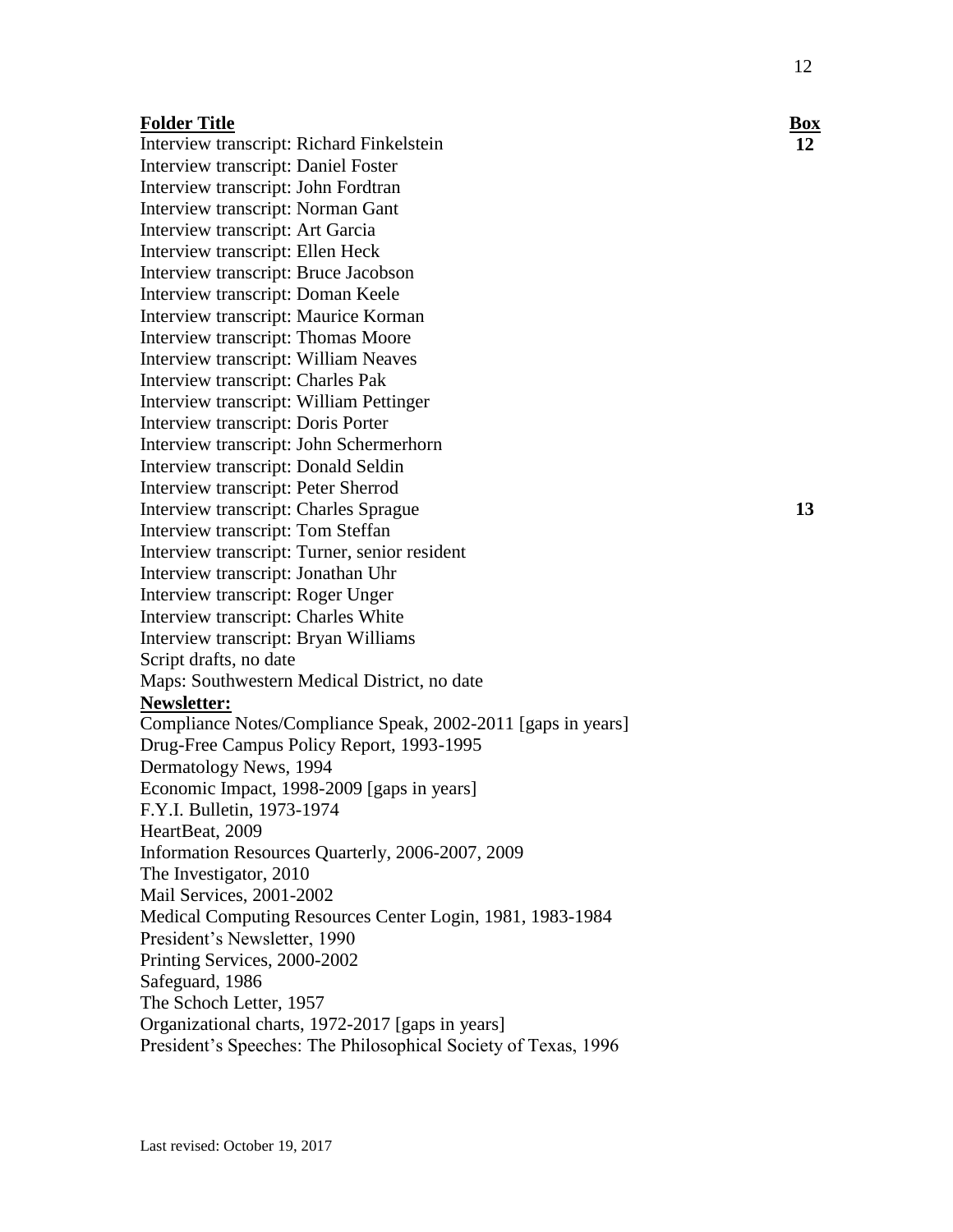| <b>Folder Title</b><br>President's Speeches: "The End of an Era of Cross-Subsidization of Research,"   | <b>Box</b><br>13 |
|--------------------------------------------------------------------------------------------------------|------------------|
| 2000                                                                                                   |                  |
| President's Lecture Series brochures, 2005-2010                                                        |                  |
| President's Lecture Series brochures, 2011-2015                                                        | 14               |
| President's Lecture Series brochures, 2016-2020                                                        |                  |
| Programs: Endowed Scholars, Classes 2-9 lists, 1999-2006                                               |                  |
| Programs: STARS program directory and newsletters, 1996, 2006, 2008                                    |                  |
| <b>Southwestern in Space:</b>                                                                          | 15               |
| Gunnar Blomqvist's Office: Internal Medicine Search Committee                                          |                  |
| correspondence, 1987-1988                                                                              |                  |
| Gunnar Blomqvist's Office: News Clipping – Dagens Nyheters (Swedish), 1965                             |                  |
| Gunnar Blomqvist's Office: News Clipping – unknown source (Swedish), 1976                              |                  |
| Gunnar Blomqvist's Office: Photos, no dates                                                            |                  |
| Gunnar Blomqvist's Office: Photos, 1988, 1989, 1991                                                    |                  |
| Gunnar Blomqvist's Office: Photos – Faculty Divisions, 1989-1990, no date                              |                  |
| Gunnar Blomqvist's Office: Photos (NASA) – STS-40, STS-90, 1991, 1998, no<br>date                      |                  |
| Gunnar Blomqvist's Office: Photos – STS-55/Deutschland 2 (D-2) crew, 1993                              |                  |
| Gunnar Blomqvist's Office: Photos – STS-55/Deutschland 2 (D-2) crew, no<br>date                        |                  |
| Gunnar Blomqvist's Office: Photos – Blomqvist space training, no date                                  |                  |
| Gunnar Blomqvist's Office: Slides – STS-55/Deutschland 2 (D-2) Mission,<br>1993                        |                  |
| NASA brochures, no date                                                                                |                  |
| STS-40/SLS-1: Gunnar Blomqvist receipt, 1991                                                           |                  |
| STS-40/SLS-1: Televised schedule flyer, 1991                                                           |                  |
| STS-40/SLS-1: Correspondence to Gunnar Blomqvist, 1991                                                 |                  |
| STS-40/SLS-1: NASA Information Kit, 1991 [2 folders]                                                   |                  |
| STS-40/SLS-1: Office of Medical Information Press Kits, 1991                                           |                  |
| STS-40/SLS-1: "Southwestern in Space" logo pin, bumper sticker, 1991                                   |                  |
| STS-40/SLS-1: NASA Life Sciences sticker, no date                                                      |                  |
| STS-40/SLS-1: Johnson Space Center Baseline Data Collection Team sticker,<br>no date                   |                  |
| STS-40/SLS-1: Spacelab Life Sciences 1 JSC Payload Project Human<br>Experiments booklet, 1988          |                  |
| STS-40/SLS-1: NASA Spacelab Life Sciences 1 brochure, 1989                                             |                  |
| STS-40/SLS-1: NASA Spacelab Life Sciences 1 informational booklet, 1989                                |                  |
| STS-40/SLS-1: Film scene list, Gunnar Blomqvist photo request, photo<br>descriptions (no images), 1991 |                  |
| STS-40/SLS-1: Edwards Air Force Base postmarked envelopes, 1991                                        |                  |
| STS-40/SLS-1: Edwards Air Force Base landing gate pass, 1991                                           |                  |
| STS-40/SLS-1: Flight event timeline, 1991                                                              |                  |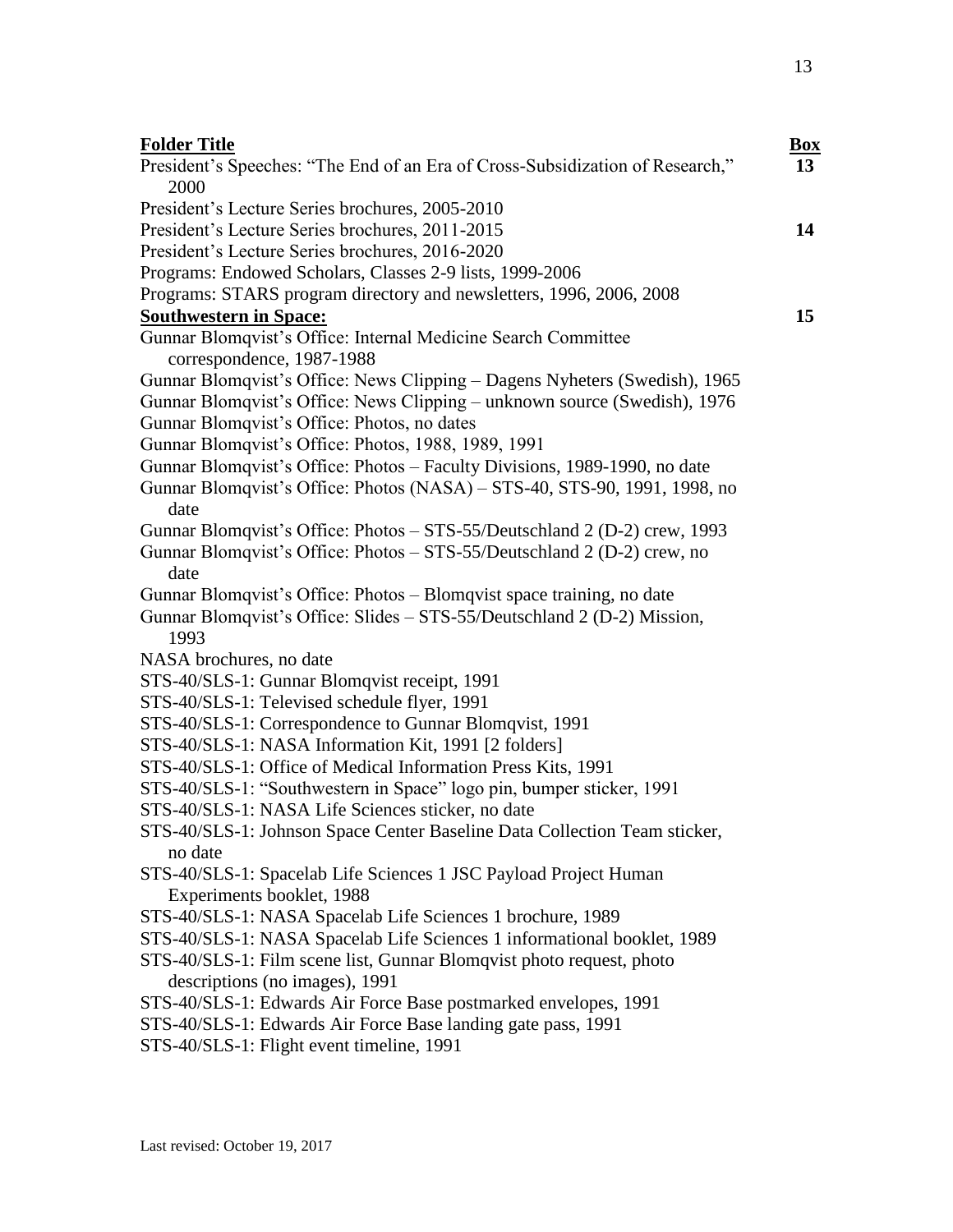# **Folder** Title

| <b>Folder Title</b>                                                              | $\underline{\mathbf{Box}}$ |
|----------------------------------------------------------------------------------|----------------------------|
| STS-40/SLS-1: Kennedy Space Center launch gate permit and pre-launch             | 15 <sup>15</sup>           |
| overview, 1991                                                                   |                            |
| STS-40/SLS-1: Mission Objectives informational booklet, 1991                     |                            |
| STS-40/SLS-1: NASA document: "Critical Space Item" sticker, no date              | 16                         |
| STS-40/SLS-1: NASA document: Guest permit for launch, no date                    |                            |
| STS-40/SLS-1: NASA document: Johnson and Kennedy Space Center and                |                            |
| Dryden Facility phone numbers, no date                                           |                            |
| STS-40/SLS-1: NASA document: Kennedy Space Center brochure, no date              |                            |
| STS-40/SLS-1: NASA document: Lynda Lane film request forms, no date              |                            |
| STS-40/SLS-1: NASA document: Payload handbook, no date                           |                            |
| STS-40/SLS-1: NASA document: Space shuttle launch invitation, no date            |                            |
| STS-40/SLS-1: News Clipping - Aerospace Writer, 1991                             |                            |
| STS-40/SLS-1: News Clipping - Dallas Times Herald, 1991                          |                            |
| STS-40/SLS-1: News Clipping - Dallas Morning News, 1982-1991 [gaps in            |                            |
| years]                                                                           |                            |
| STS-40/SLS-1: News Clipping - Dallas Morning News, panic attack study,           |                            |
| 1984                                                                             |                            |
| STS-40/SLS-1: News Clipping – Fort Worth Star-Telegram, 1991                     |                            |
| STS-40/SLS-1: News Clipping - HealthWeek, 1991                                   |                            |
| STS-40/SLS-1: News Clipping - McAllen Monitor, 1991                              |                            |
| STS-40/SLS-1: News Clipping - Medical Tribune, 1991                              |                            |
| STS-40/SLS-1: News Clipping - New York Times, 1991                               |                            |
| STS-40/SLS-1: News Clipping – Orlando Sentinel, 1991                             |                            |
| STS-40/SLS-1: News Clipping - Spaceflight, 1991                                  |                            |
| STS-40/SLS-1: News Clipping - Space News Roundup, 1992                           |                            |
| STS-40/SLS-1: News Clipping - Washington Post, 1992                              |                            |
| STS-40/SLS-1: News Clipping – unknown sources, 1984, 1988, no date               |                            |
| STS-40/SLS-1: News Clipping - USA Today, 1991                                    |                            |
| STS-40/SLS-1: News Clipping – Center Times, 1984, 1989, 1991                     |                            |
| STS-40/SLS-1: Photos (NASA) - Space Shuttle hardware, 1988                       |                            |
| STS-40/SLS-1: Photos (NASA) - Space crew, launch, landing, 1991                  |                            |
| STS-40/SLS-1: Photos - Pre-launch, launch day, 1991                              |                            |
| STS-40/SLS-1: Photos - Dr. Benjamin Levine reception, 1991                       |                            |
| STS-40/SLS-1: Photos - Welcome Home celebration, 1991                            |                            |
| STS-40/SLS-1: Photos - Gunnar Blomqvist (with negatives), no date                |                            |
| STS-40/SLS-1: Photos – Space research team, no date                              |                            |
| STS-40/SLS-1: Photos - Space crew with President George H.W. Bush, 1991          |                            |
| STS-40/SLS-1: Publication $-21$ <sup>st</sup> Century Science & Technology, 1992 |                            |
| STS-40/SLS-1: Publication - InFocus Bulletin, 1991                               |                            |
| STS-40/SLS-1: Research Studies - Flight Experiment Master Protocol, 1989 [1      |                            |
| of $3$ ]                                                                         |                            |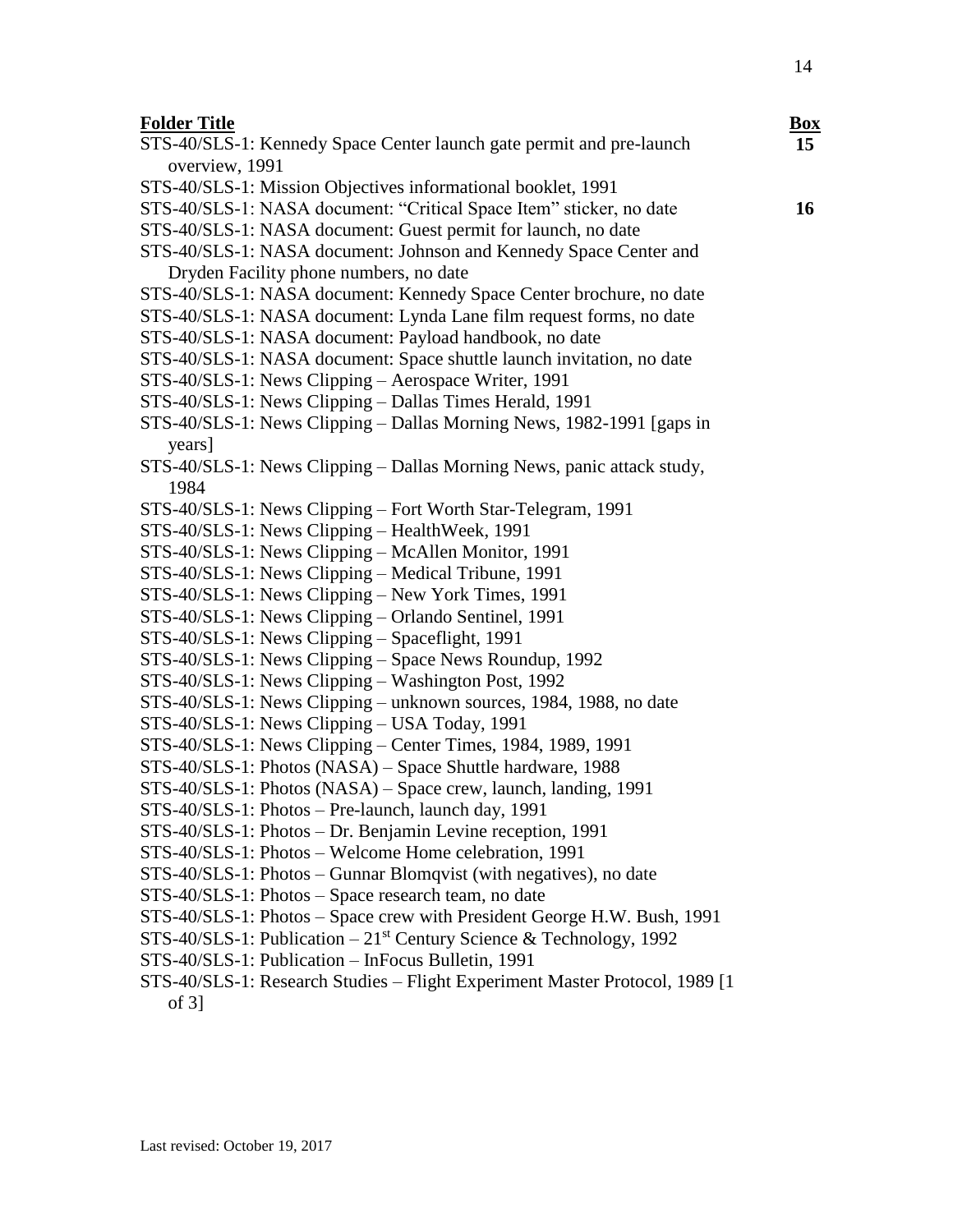- STS-40/SLS-1: Research Studies Flight Experiment Master Protocol, 1989 [2 of 3]
- STS-40/SLS-1: Research Studies Flight Experiment Master Protocol, 1989 [3 of 3]
- STS-51/Chromex-04: sticker, no date
- STS-58/SLS-2: Email correspondence, 1993
- STS-58/SLS-2: Correspondence re: SLS-2 mission, 1993
- STS-58/SLS-2: NASA Information Kit, 1993 [2 folders]
- STS-58/SLS-2: News Clipping Dallas Morning News, 1993
- STS-58/SLS-2: News Clippings, 1993
- STS-58/SLS-2: News Clipping Center Times, 1993
- STS-58/SLS-2: Photos (NASA) Space shuttle crew, 1993
- STS-58/SLS-2: Publication *Station Break* newsletter, 1994
- STS-58/SLS-2: Publication unknown source, SLS-2 illustration, no date
- STS-58/SLS-2: Publication NASA Life Sciences Project Division book, no date
- STS-58/SLS-2: Research Studies 180 Day Report, 1994
- STS-58/SLS-2: Research Studies E-294, E-198, E-066, and 180 Day Reports, 1994
- STS-90/NeuroLab: NASA Information Kit, 1997
- STS-90/NeuroLab: Maps Lufthansa Flight Services, no date
- STS-90/NeuroLab: NASA NeuroLab mission website printout, 1998
- STS-90/NeuroLab: NASA guest bus boarding pass, 1998
- STS-90/NeuroLab: NASA mission summary notecard, 1998
- STS-90/NeuroLab: NASA space shuttle launch and landing invitation, 1998
- STS-90/NeuroLab: News Clippings, 1998
- STS-90/NeuroLab: Photos Launch day, 1998
- STS-90/NeuroLab: Photos (NASA) Space shuttle crew and launch, 1998
- STS-90/NeuroLab: Publication "Neural Cardiovascular Control in Space," *Joint NeuroLab* publication, 2000
- STS-90/NeuroLab: Publication *The Neurolab Spacelab Mission: Neuroscience Research in Space* book jacket, 2003
- STS-90/NeuroLab: Publication "Human Cardiovascular Physiology at Microgravity," 1999
- STS-90/NeuroLab: Publication Editing commentary on NeuroLab paper, 2000
- STS-90/NeuroLab: Publication Revisions of the Autonomic Nervous System Team's manuscripts, 2000
- STS-90/NeuroLab: Publication "Regulation of Muscle Sympathetic Nerve Activity Following Bed Rest Deconditioning," no date
- STS-90/NeuroLab: Research Studies NeuroLab Investigators Working Group Meeting Minutes, 1995
- STS-91: Photos Research team, 1991

**16**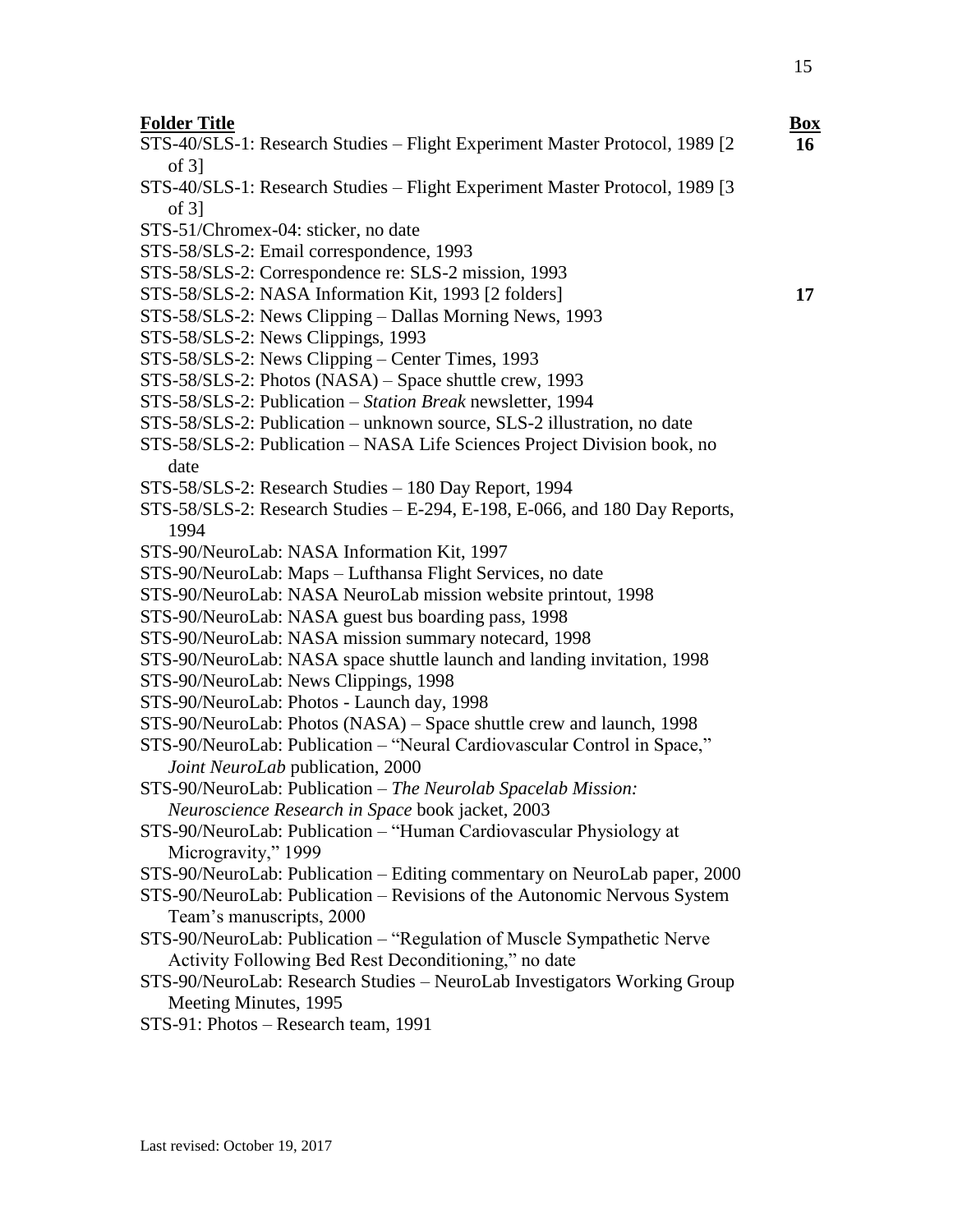| <b>Series 2. Academic Departments and Administrative Offices</b>          |            |
|---------------------------------------------------------------------------|------------|
| <b>Folder Title</b>                                                       | <b>Box</b> |
| <b>Biomedical Communications Department:</b>                              | 18         |
| Academic Program Information Sheets, c. 1977                              |            |
| Academic Program Reorganization Proposals, no date                        |            |
| <b>Accreditation Certificate, 1984</b>                                    |            |
| Accreditation Self Study report, 2004                                     |            |
| Admissions Requirements information sheet, 1977                           |            |
| AMA Certificate of Merit for Medical Art Exhibit, 1954                    |            |
| Anatomical Drawings for Students of Medical Art, 1948                     |            |
| Application to offer new graduate course, 1977                            |            |
| Brochures, 1976, no date                                                  |            |
| Budget, 1961-1962                                                         |            |
| Course Listings and Schedules, 1977-1979                                  |            |
| Course Manual – Media Production, 1976                                    |            |
| Curriculum Re-Design, 1976                                                |            |
| Department of Medical Art Bulletin/Curriculum, 1945-1946                  |            |
| Equipment/Office Inventory Lists, 1967, 1970                              |            |
| Faculty Membership in Professional or Honorary Organizations report, 1975 |            |
| Financial report, 1961-1962                                               |            |
| Graduate Studies Committee Meeting Minutes, 1975-1979                     |            |
| History and Philosophy of Department, no date                             |            |
| Individual Graduate Student Studies Plan, 1977                            |            |
| Institutional Research Grants Committee correspondence, 1965              |            |
| <b>Instructional Development Program Track Planning, 1976</b>             |            |
| Master of Medical Arts announcement, 1947                                 |            |
| Memo: Second Annual Student Show, 1977                                    |            |
| Memos, 1975-1975                                                          |            |
| Mission Statements and Organizational Charts, 1983                        |            |
| News Clippings, 1978-2002 [gaps in years]                                 |            |
| Personnel records, 1961-1962, 1969-1970                                   |            |
| Publications about, 1955                                                  |            |
| Student handbook, 2010                                                    |            |
| Student List – Instructional Media Technology, 1976-1977                  |            |
| Thesis: A Special Interest Seminar, 1979                                  | 19         |
| Thesis: Development of Academic Programs in Medical Illustration in North |            |
| America from 1911 to 1991, 1993                                           |            |
| Medical Computing Resource Center: Memos, 1979, 1982-1983                 |            |
| <b>Office of Business Affairs: Memos, 1976</b>                            |            |
| <b>Office of Business Affairs: Public Notices, 2005-2007</b>              |            |
| Office of Grants Management and Development: Memos, 1977-1978             |            |
| Office of Health Affairs: Memo, 1999                                      |            |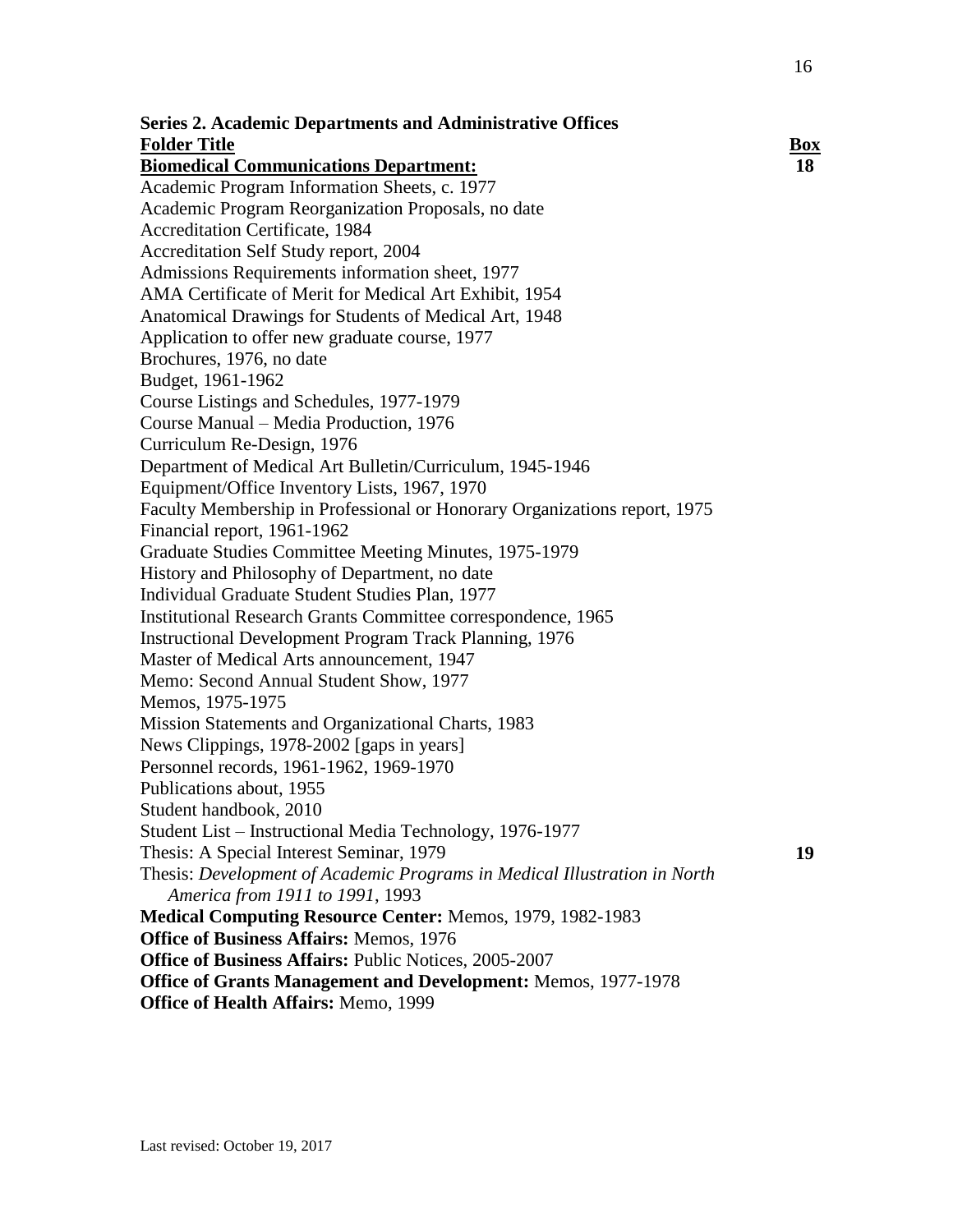| <b>Series 2. Academic Departments and Administrative Offices</b>                                                                             |            |
|----------------------------------------------------------------------------------------------------------------------------------------------|------------|
| <b>Folder Title</b>                                                                                                                          | <b>Box</b> |
| <b>Office of Human Resources:</b>                                                                                                            | 19         |
| Dallas Teachers Credit Union brochures/information sheet, 1954-1956                                                                          |            |
| Employee Benefits – Blue Cross/Blue Shield flyer, 1955                                                                                       |            |
| Employee Benefits bulletin, no date                                                                                                          |            |
| Memos, 1977, 1980-1981, 2005                                                                                                                 |            |
| Personnel-O-Grams bulletins, 1976-1982                                                                                                       |            |
| Proposed Classification and Compensation Plans - Classified Service, 1954                                                                    |            |
| Salary Ranges, 1960                                                                                                                          |            |
| Salary Ranges/Rates and Position Descriptions, 1963                                                                                          |            |
| Social Security Program booklets and brochures, 1954-1957                                                                                    |            |
| Social Security Program newsletters, 1955                                                                                                    |            |
| Social Security referendum correspondence, 1954-1955                                                                                         |            |
| Teacher Retirement System - Digest of Teacher Retirement Law and Public<br>Notice, 1954, 1957                                                |            |
| UT System Personnel Office injury report, 1961                                                                                               |            |
| Workmen's Compensation Insurance Rules and Regulations, 1952                                                                                 |            |
| <b>Office of Information Resources:</b>                                                                                                      |            |
| Client Services newsletter, 2002                                                                                                             | 20         |
| Information Resources Security handbook, 1994                                                                                                |            |
| Information Security and Patient Confidentiality Policies and Procedures                                                                     |            |
| Reminder booklet, 2001                                                                                                                       |            |
| Memo, 1982                                                                                                                                   |            |
| <b>Office of Legal Affairs:</b> Memo re: report of consulting and expert witnesses,                                                          |            |
| 2008                                                                                                                                         |            |
| <b>Office of Minority Affairs and Equal Employment Opportunity:</b>                                                                          |            |
| Annual Reports - Affirmative Action, 1975, 1977                                                                                              |            |
| Annual Report - Affirmative Action and Plan, 1984-1985                                                                                       |            |
| <b>Office of News and Publications: Public Notices, 2007, 2009</b>                                                                           |            |
| <b>Office of Planning and Institutional Studies: Memo, 1998</b>                                                                              |            |
| <b>Office of the President:</b>                                                                                                              |            |
| Correspondence re: contractual partnership with Parkland, 2004                                                                               |            |
| Memos, 1975-1986 [gaps in years]                                                                                                             |            |
| Memos, 1986-2007 [gaps in years]                                                                                                             |            |
| Memos, 2008-2015                                                                                                                             |            |
| Public Notices, 2007                                                                                                                         |            |
| <b>Office of Public Education and Continuing Medical Education: Annual</b><br>Report, 2008                                                   |            |
| <b>Purchasing Department: Memos, 1982</b>                                                                                                    |            |
| <b>Series 3. Buildings</b>                                                                                                                   |            |
| <b>Folder Title</b>                                                                                                                          | <u>Box</u> |
| Aston Ambulatory Care Center Planning: Certificate of Need, 1979<br>Aston Ambulatory Care Center Planning: Correspondence and reports, 1975, | 21         |

Last revised: October 19, 2017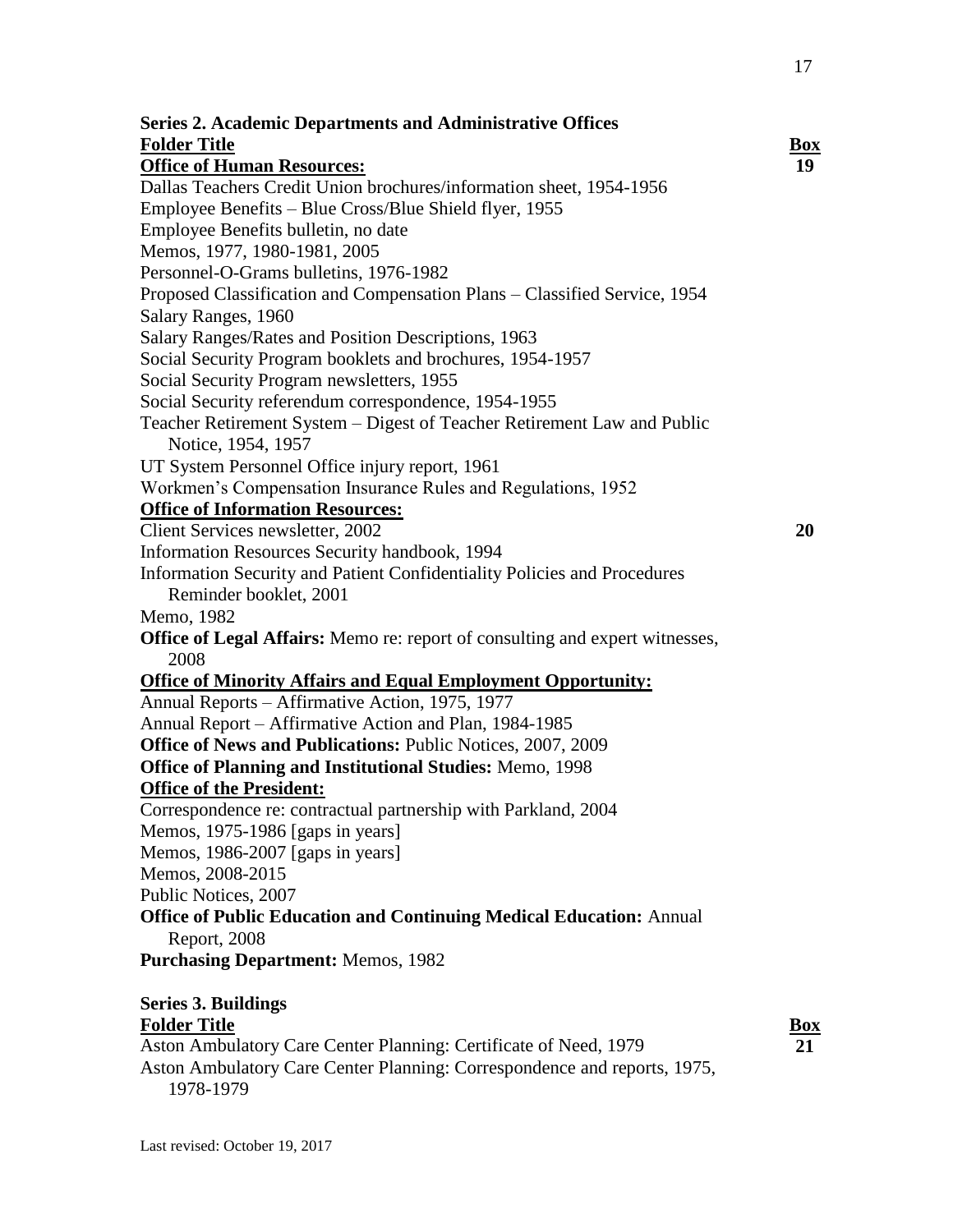## **Series 3. Buildings**

**Folder Title Box** Aston Ambulatory Care Center Planning: Correspondence, 1980-1981, 1983 Dedication: Basic Science Building program, 1955 Dedication: Bryan Williams, MD Student Center program, 2002 Dedication: Cary and Hoblitzelle Buildings program, 1960 Dedication: Clements Advanced Medical Imaging Building program, 2006 Dedication: Clinical Science Building program, 1959 Dedication: Danciger Building program, 1966 Dedication: Exchange Park Complex re-naming flyer [Bass Center], 2008 Dedication: General Clinical Research Center correspondence, 1974 Dedication: Green Biomedical Research Building program and booklet, 1987 Dedication: Hamon Biomedical Research Building program, 1995 Dedication: Rogers Magnetic Resonance Center press kit, 1990 Dedication: Simmons Biomedical Research Building program, 1993 Dedication: Sprague Clinical Science Building program, 1990 Dedication: UT Health Science Center at Dallas correspondence and programs, 1973, 1975 Dedication: UT Health Science Center at Dallas news clippings, 1975 Exchange Park Medical Center correspondence, 1961-1962 Groundbreaking: Bryan Williams, MD Student Center program, 2000 Groundbreaking: North Campus development – *Center Times* issue, 1991 Groundbreaking: Seay Biomedical Building program, 1997 Groundbreaking: Simmons Biomedical Research Building program, 1991 Phase 1 Construction: Auditorium/Cafeteria/Classrooms correspondence, 1972- 1975 Phase 1 Construction: Basic Science Teaching (Green Science) Building correspondence, 1972-1974 Phase 1 Construction: Basic Science Teaching (Green Science) Building correspondence, 1974-1975 Phase 1 Construction: Bioinformation Center correspondence, 1972-1975 Phase 1 Construction: Cary Building Renovation correspondence, 1969, 1972- 1975 Phase 1 Construction: Correspondence, 1970-1971, 1973-1975 Phase 1 Construction: Faculty Center correspondence, 1972, 1974-1975 Phase 1 Construction: Hoblitzelle Building Renovation correspondence, 1972- 1973 Phase 1 Construction: Hoblitzelle Building Renovation correspondence, 1974- 1975 Phase 1 Construction: Moss Clinical Sciences Building correspondence, 1970- 1972 Phase 1 Construction: Moss Clinical Sciences Building correspondence, 1973- 1975 **21 22 23**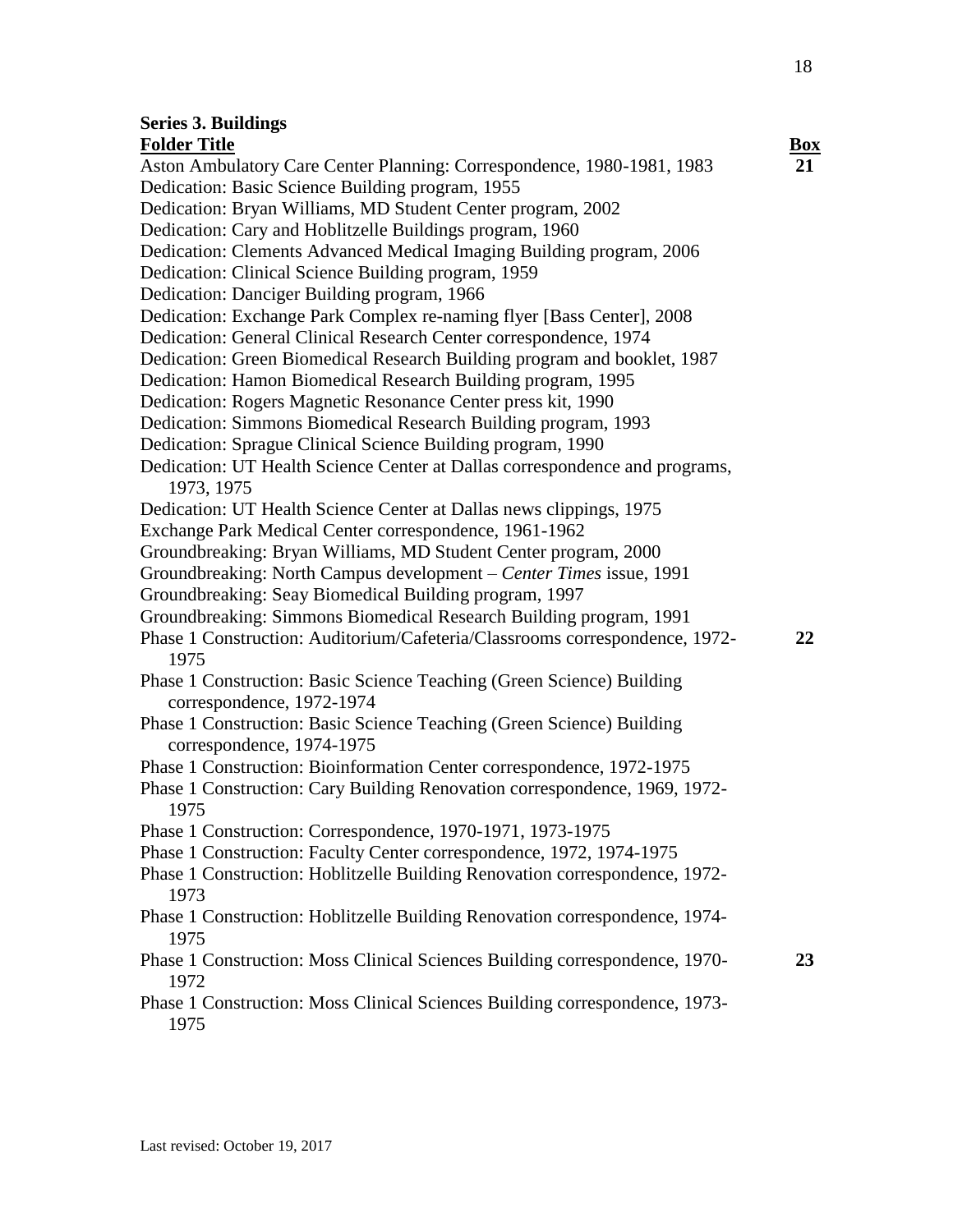**24**

### **Series 3. Buildings**

#### **Folder Title Box** Phase 1 Construction: News releases, 1970-1973 Phase 1 Construction: Parking Lot Expansion correspondence, 1972-1975 Phase 1 Construction: Progress Reports, 1973-1974 Phase 1 Construction: Renovation plans correspondence, 1973-1974 Phase 1 Construction: Status of renovation areas correspondence, 1972-1973 Phase 1 Planning: Bioinformation Center Outline Description report, 1970 Phase 1 Planning: Bioinformation Center Program, Staff Requirements, and Space Allocations report, 1969 Phase 1 Planning: Correspondence, reports, studies, 1968 Phase 1 Planning: Correspondence, reports, studies, 1968-1969 Phase 1 Planning: Correspondence, space reports, estimated costs, 1968-1969 Phase 1 Planning: Development Program reports, c. 1969 Phase 1 Planning: Donor plaques correspondence, 1974 Phase 1 Planning: Multipurpose Laboratory and Teaching Building proposal, 1971 Phase 1 Planning: Preliminary Space Allocation Schedule report, 1968 School of Health Professions Building: News Clipping, no date Services Building/NAPA Building: News release, 1983 Sprague Clinical Science Building: Preliminary Studies report, July 1984 UTHSCD Long Range Campus Development Plan and action program, 1977 UTHSCD Official Building Names list, 1977 UTHSCD Record Drawing Book, 1987 [1 of 2]

- UTHSCD Record Drawing Book, 1987 [2 of 2]
- UTHSCD Record Drawing Book, 1990

UTSW Buildings: General Summary and Building Codes, 2001, 2007

#### **Series 4. Subject Files**

**Series Note:** Materials are filed in alphabetical order by last name of the individual*.* The first folder for each letter is a shared folder containing papers for individuals with just one or two documents. Individuals with a substantial number of papers have a separate folder. Documents by or about an individual are all filed under his or her name. This series also contains photos. Email us at [archives@utsouthwestern.edu](mailto:archives@utsouthwestern.edu) with the name of the person/place/event you are researching. This series is filed in 10 legal-size document case boxes - **Boxes 25-34.** 

#### **Series 5. News Clippings**

**Series Note:** This series contains news clippings from 1941 to 2016 (with some gaps in years) which document the history of UT Southwestern Medical Center and its predecessor institution, Southwestern Medical College. The news clippings are filed in 2 records center cartons and 1 legal-size document case box.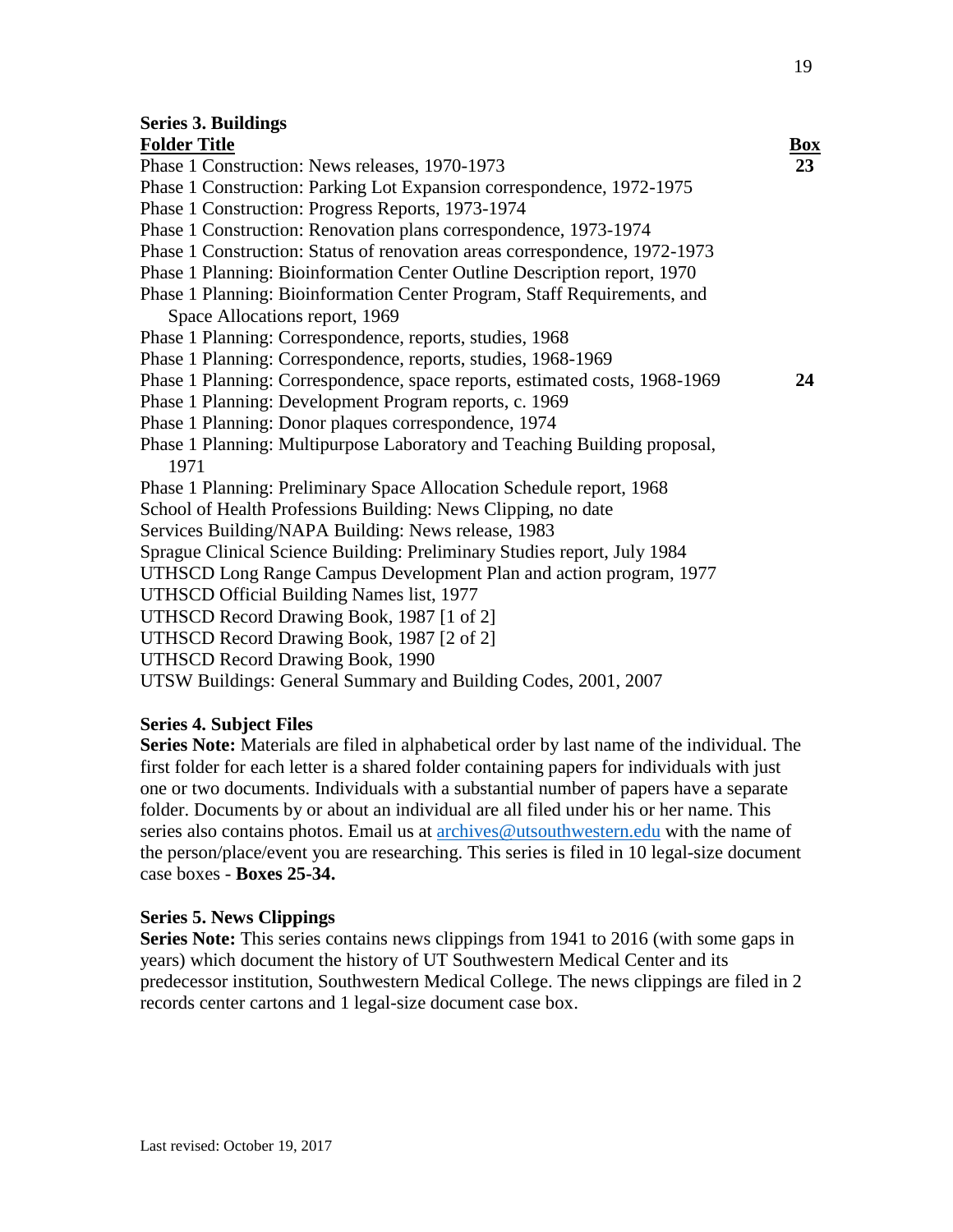#### **Series 6. Photos**

**Series Note:** Photo enclosures are filed by decade. Within decade, folders are arranged using the headings below. The exact date of a photo is often unknown.

#### **CAMPUS**

**--Aerial View Drawings, 1940s** ----Hines & Inwood Plan ----Hines & Oak Lawn Plan **--Aerial Views, 1940s-1990s** ----Harry Hines Blvd. Campus ----Oak Lawn Ave. Campus **--Buildings, 1950s-1970s** Photos of dedication ceremonies are in separate folders w/ this label format: "Campus— Buildings--Cary--Dedication" **--Oak Lawn Ave., 1940s-1950s** ----Demolition ----Exterior Views

- ----Interior Views
- ----Overview from Parkland Memorial Hospital
- **--Phase 1 Expansion, 1970s**
- ----After completion
- ----Architect sketches
- ----Construction photos
- ----Dedication
- ----Site plans

#### **PEOPLE**

- --Class photos, graduating class, 1940s-1990s [gaps in years]
- --Class photos, undergraduates, 1940s-1990s [gaps in years]
- --Classes & class labs, 1940s-1970s
- --Graduation ceremony, 1940s-1970s [gaps in years]
- --Library staff & users, 1940s-1970s
- --Miscellaneous activities, 1960s-1970s [Divided by "Students" or "Employees"]
- --Patient care, 1940s-1950s, 1970s
- --Portraits (Faculty), 1940s-1970s
- --Research activities, 1940s-1970s
- --Special events, 1940s, 1960s-1970s
- --VIP visits, 1970s

#### **Series 7. Oversize Materials**

Box UTSW\_OV-1

Campus & People photographs, 1940s-1990s

--Aerials; Buildings; Phase 1 construction; St. Paul Hospital; Davis quintuplets; Alfred G. Gilman; Charles Haley; Robert Haley; Robert Lackey; Charles S. Petty; Charles Sprague; Jean D. Wilson